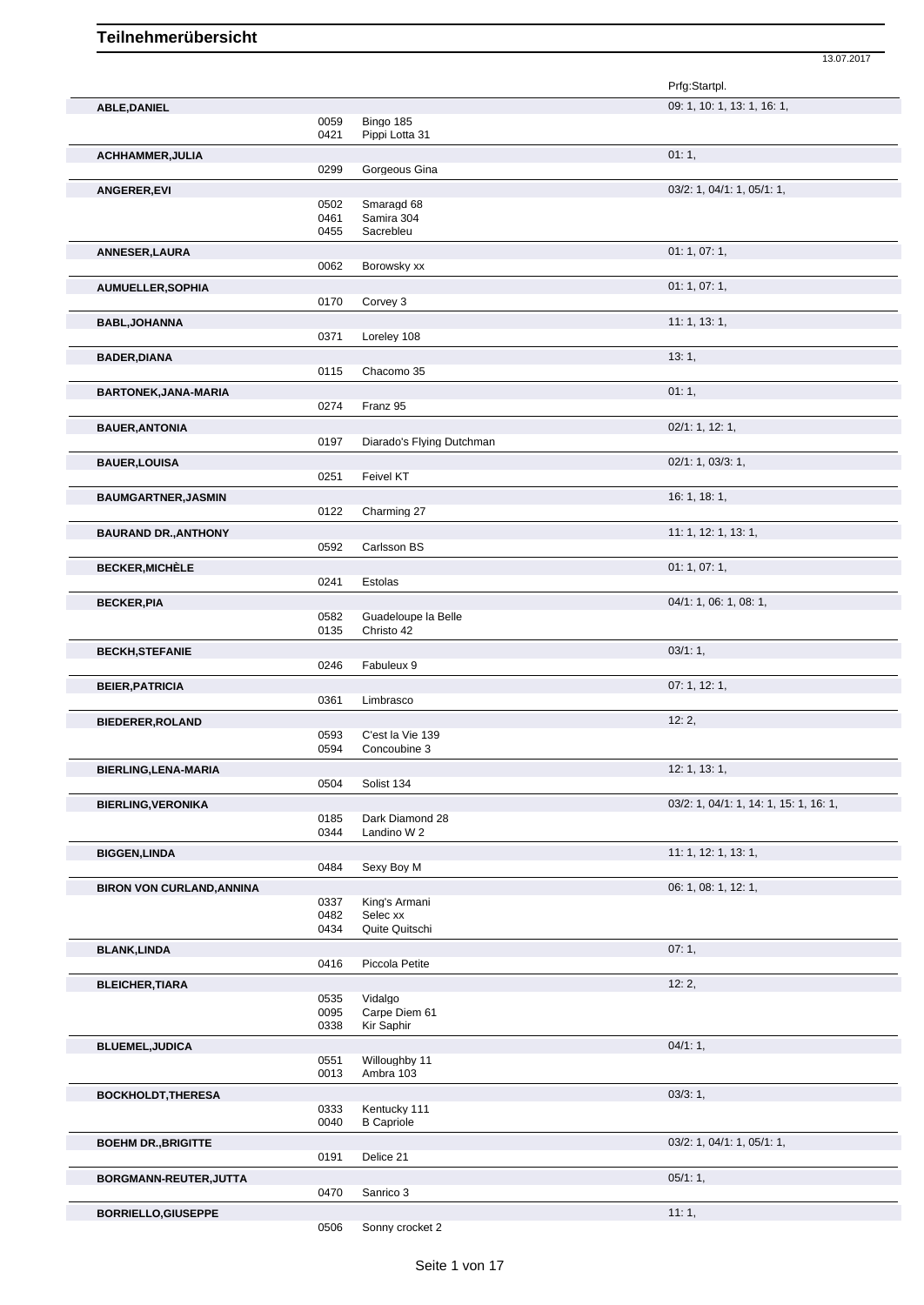|                                    |                      |                                             | Prfg:Startpl.                             |
|------------------------------------|----------------------|---------------------------------------------|-------------------------------------------|
|                                    | 0072                 | Califax 5                                   |                                           |
| <b>BRANDHOFER, MAGDALENA</b>       | 0530                 | Une Diamm d'Evora                           | 02/2: 1, 03/2: 1,                         |
|                                    | 0440                 | Rock my heart                               |                                           |
| <b>BRAUNEGGER,EMMA</b>             | 0563                 | Golden Starlight G                          | 19:1,                                     |
| <b>BRAUNEGGER, LUISE</b>           |                      |                                             | 19:1,                                     |
| <b>BRENSKE, CARLIN</b>             | 0563                 | Golden Starlight G                          | 01:1,07:1,                                |
|                                    | 0305                 | Hanjo 8                                     |                                           |
| <b>BREYER, FRIEDERIKE</b>          | 0509                 | Stabilo                                     | 02/2: 1, 03/2: 1,                         |
| <b>BRUCKMEIER, STEPHANIE</b>       | 0291                 | Giordano 23                                 | 05/1:1,                                   |
| <b>BRUEHSCHWEIN DR., ANDREAS</b>   |                      |                                             | 08: 1, 14: 1, 15: 1, 16: 1, 17: 1, 18: 1, |
|                                    | 0153<br>0165<br>0113 | Concira<br>Corillo<br>Cetina 2              |                                           |
| <b>BUCHNER, MARTIN</b>             | 0578                 | Calle Coeur                                 | 10: 1, 11: 1, 12: 1,                      |
| <b>CARSTANJEN PROF.DR., BIANCA</b> |                      |                                             | 02/1: 1, 03/1: 1,                         |
|                                    | 0584                 | In The Mood 2                               |                                           |
| <b>CHRASTNY, MAXIMILIANE</b>       | 0555                 | Wolkentraum 18                              | 03/2: 1, 04/1: 1,                         |
| CONRAD-HERTRAMPF, JACQUELIN        |                      |                                             | 03/1: 1, 04/1: 1, 05/1: 1,                |
|                                    | 0198                 | Diego 449                                   |                                           |
| <b>CSERY, GIOVANNA</b>             | 0429                 | Quashi                                      | 12: 1, 14: 1,                             |
| <b>DASCH, BETTINA</b>              | 0346                 | Lantus Ask                                  | 16:1,                                     |
| DEHARDE, NICOLA                    |                      |                                             | 07:1, 12:1,                               |
|                                    | 0564                 | Forsythia                                   |                                           |
| DEMMELMEIER, KONSTANZE             | 0151                 | Con el Corazon                              | 12: 1, 14: 1,                             |
| <b>DERSCH, DARIA</b>               |                      |                                             | 11: 1, 12: 1, 13: 1, 14: 1,               |
|                                    | 0490<br>0034         | Shyra Loretta<br>Aspekt 25                  |                                           |
| <b>DESIDERATO, ALICIA</b>          |                      |                                             | 01: 1, 07: 1,                             |
|                                    | 0009                 | Almenda                                     |                                           |
| <b>DEUSCHLE,LANA</b>               | 0541                 | Walking on Sunshine 5                       | 03/3:1,                                   |
| <b>DEUTINGER, MONIKA</b>           |                      |                                             | 02/2: 1,                                  |
|                                    | 0012                 | Amber 120                                   | 12: 1, 13: 1, 14: 1, 16: 1,               |
| DIEBENBUSCH, PAULINE               | 0049                 | Bella Donna 132                             |                                           |
| <b>DIENST, CAROLINE</b>            | 0256                 | Fidelio 303                                 | 03/1: 2, 04/1: 1, 06: 2,                  |
|                                    | 0412                 | Pamina 473                                  |                                           |
| <b>DIGEL, INES VERENA</b>          | 0018                 | Amorelli                                    | 12:1,                                     |
| DOSA, JACQUELINE                   |                      |                                             | 05/1:1,                                   |
|                                    | 0051                 | <b>Belle Aire</b>                           |                                           |
| DROBNER, DANIELA                   | 0228<br>0139<br>0124 | Ducati 28<br>Classification 2<br>Chelino 10 | 12: 1, 13: 1,                             |
| <b>DURIAN, INGA LUCIA</b>          |                      |                                             | 07: 1, 11: 1, 12: 1,                      |
|                                    | 0529                 | Uluitoarea                                  |                                           |
| <b>EBNER, JASMIN</b>               | 0489                 | Showman of Ray - S                          | 02/1:1,                                   |
| <b>EDRICH, CORALIE</b>             |                      |                                             | 02/2: 1, 03/3: 1, 11: 1, 13: 1,           |
| <b>EFFERN, STEPHANIE</b>           | 0166                 | Corleandro                                  | 03/2:1,                                   |
|                                    | 0586                 | Fine Art 4                                  |                                           |
| <b>EGGER, KAROLIN</b>              | 0253                 | Feliz 11                                    | 07: 1, 11: 1, 12: 1, 13: 1,               |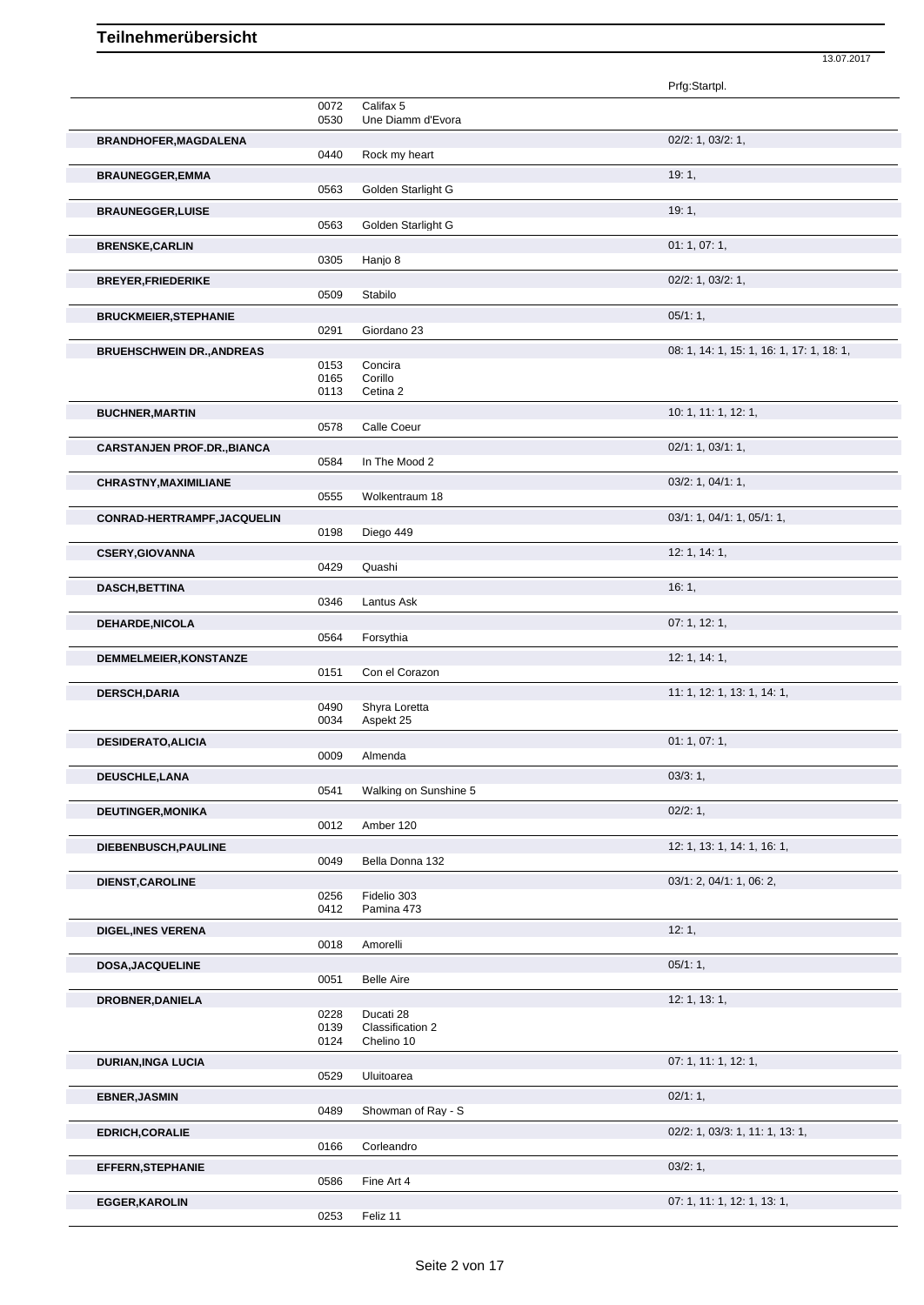|                               |                      |                                                 | Prfg:Startpl.                             |
|-------------------------------|----------------------|-------------------------------------------------|-------------------------------------------|
| <b>EGNER, SABRINA</b>         |                      |                                                 | 12: 1, 13: 1, 14: 1, 16: 1,               |
|                               | 0194                 | Diamond Girl 23                                 |                                           |
| EHRENTRAUT, LOUISA            | 0476                 | Sarazin 2                                       | 01: 1, 02/2: 1,                           |
| <b>EMMERICH, LAURA</b>        |                      |                                                 | 07: 1, 12: 1, 13: 1,                      |
|                               | 0483                 | Seraphina 16                                    |                                           |
| <b>ENGELHARDT, JULIANE</b>    | 0579                 | Check Up 3                                      | 12:1,                                     |
| <b>ESSLER, LUISE</b>          |                      |                                                 | 07: 1, 12: 1,                             |
|                               | 0389                 | Molto Bene 5                                    |                                           |
| <b>FAISST, TILO</b>           | 0472<br>0448         | Santiago de Falu<br>Rubasznik                   | 12: 1, 13: 1, 14: 1, 16: 1,               |
| <b>FALTERMEIER, JULIA</b>     |                      |                                                 | 10: 1, 12: 1, 13: 1, 14: 1, 15: 1, 16: 1, |
|                               | 0231<br>0442<br>0105 | <b>Edition Blue</b><br>Romina 394<br>Cat Walk 2 | 18:1,                                     |
| <b>FEGG, CHRISTINE</b>        |                      |                                                 | 03/1: 1, 04/1: 1, 05/1: 1,                |
|                               | 0321                 | Humphrey 51                                     |                                           |
| <b>FEICHT, ANGELIKA</b>       | 0309                 | Heisses Eisen                                   | 02/3:1,                                   |
| <b>FELLER, GILDA</b>          |                      |                                                 | 03/2: 1, 12: 1,                           |
|                               | 0467                 | Sando 80                                        |                                           |
| FERTL, BIANCA                 |                      |                                                 | 04/1: 1, 05/1: 1,                         |
|                               | 0409                 | Pagena 77                                       |                                           |
| <b>FERTL, SONJA</b>           | 0409                 | Pagena 77                                       | 03/3:1,                                   |
| <b>FEUERLEIN, ELKE</b>        |                      |                                                 | 02/3: 1, 03/1: 1,                         |
|                               | 0303                 | Guantanamera 11                                 |                                           |
| FEUERSTEIN, ALEXANDRA         | 0499                 | Sir Samba                                       | 04/1: 1, 05/1: 1,                         |
| <b>FISCHER, MARIE</b>         |                      |                                                 | 06:1,                                     |
|                               | 0384                 | Mein Kleiner Freund                             |                                           |
| <b>FISCHER, NADINE</b>        |                      | Tobea                                           | 16: 1, 18: 1,                             |
| <b>FLEISCHER, ERICH</b>       | 0525                 |                                                 | 10: 1, 11: 1, 14: 1, 16: 1,               |
|                               | 0380                 | Magic Moments 7                                 |                                           |
|                               | 0349                 | Laurenz 33                                      |                                           |
| <b>FLUHR, JOACHIM</b>         | 0558                 | Wyonette 5                                      | 05/1:1,                                   |
| <b>FORBES, SOPHIA</b>         |                      |                                                 | $02/2$ : 1, 11: 1,                        |
|                               | 0474                 | Santos 734                                      |                                           |
| <b>FRICKE, FRANZISKA</b>      | 0076                 | Cambridge B                                     | 13:2,                                     |
|                               | 0160                 | Contino 53                                      |                                           |
| <b>FRIEDRICH, STEPHAN</b>     | 0147                 | Comanchero 20                                   | 03/1:1,                                   |
|                               | 0158                 | Contentissimo                                   |                                           |
| FRITZSCH, MICHAEL             |                      |                                                 | 08: 1, 09: 1,                             |
|                               | 0233<br>0180         | Eibo<br>Daaje                                   |                                           |
| <b>FUCHS, CLAUDIA</b>         |                      |                                                 | 02/2: 1, 03/2: 1,                         |
|                               | 0334                 | Keoni 2                                         |                                           |
| <b>FUESSL, DIANA</b>          | 0048                 | Bella Diva 2                                    | 02/3: 1, 03/1: 1,                         |
| <b>GEISELBRECHTINGER, TOM</b> |                      |                                                 | 07: 1, 12: 1,                             |
|                               | 0444                 | Rosa Poranna                                    |                                           |
| <b>GEIST, MONIKA</b>          |                      |                                                 | 14: 1, 15: 1,                             |
|                               | 0355                 | Leticia Blue                                    |                                           |
| GENZINGER, FRANZ-XAVER        | 0228<br>0139         | Ducati 28<br>Classification 2                   | 12: 2, 13: 2,                             |
| <b>GEORGI,LAURA</b>           | 0189                 | Dear                                            | 03/3:1,                                   |
| <b>GERVAIS, FLORENCE</b>      |                      |                                                 | 02/2: 1, 08: 1, 14: 1,                    |
|                               | 0267                 | For Fun 47                                      |                                           |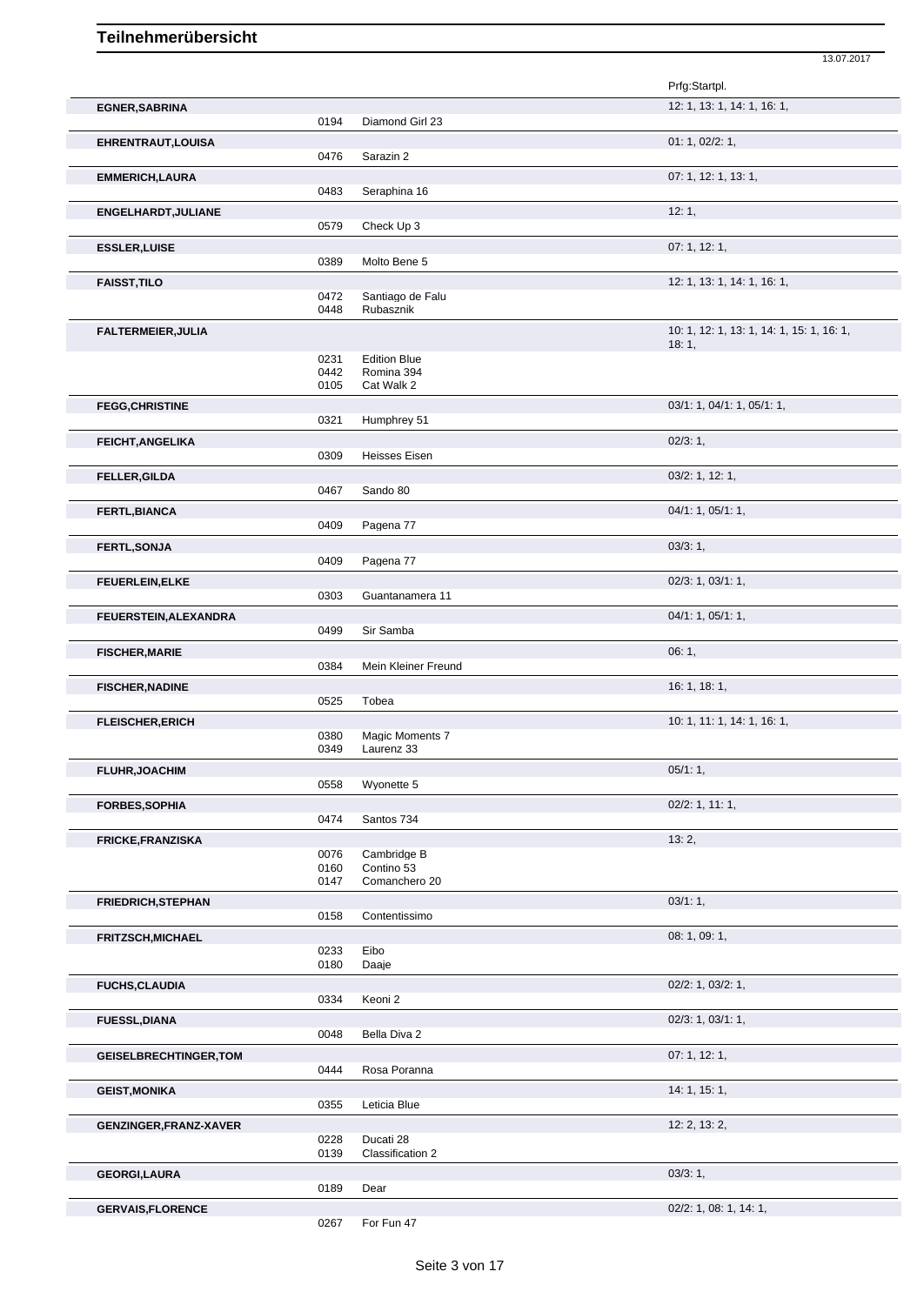13.07.2017

|                                    |                                                              |                                                                                                            | Prfg:Startpl.                                   |
|------------------------------------|--------------------------------------------------------------|------------------------------------------------------------------------------------------------------------|-------------------------------------------------|
|                                    | 0022<br>0030<br>0457<br>0006<br>0268<br>0473<br>0036         | Angelina G<br>Arrikarina G<br>Sam Karino G<br>Aleta G<br>For Glory 4<br>Santorino G<br>Atos 41             |                                                 |
| <b>GERZABEK, BIANCA</b>            | 0411                                                         | Paloma 283                                                                                                 | 01: 1, 07: 1,                                   |
| <b>GHILINI, MARIE</b>              | 0121                                                         | Charlet 13                                                                                                 | 02/3: 1, 07: 1, 12: 1,                          |
| <b>GIETEMANN, CHRISTIN</b>         | 0406                                                         | <b>Only Serendipity</b>                                                                                    | 02/2: 1,                                        |
| <b>GLAHN-PAPESCH, KORNELIA VON</b> | 0419<br>0279                                                 | Piccolo 393<br>Fürst Favoloso                                                                              | $02/3$ : 1, $03/1$ : 1, $04/1$ : 1, $05/1$ : 1, |
| <b>GLAS, TERESA</b>                | 0289                                                         | Ginetty N                                                                                                  | 07: 1, 12: 1,                                   |
| <b>GOETTMANN,LENA</b>              | 0363                                                         | Little Joe 301                                                                                             | 04/1: 1, 05/1: 1,                               |
| <b>GOETTMANN, LEONIE MARIE</b>     | 0363<br>0432                                                 | Little Joe 301<br>Querido 37                                                                               | 02/1: 1, 03/3: 1,                               |
| <b>GOSSNER DR., ALFRED</b>         | 0365<br>0267<br>0022<br>0001<br>0457<br>0006<br>0024<br>0036 | Lola Montez 12<br>For Fun 47<br>Angelina G<br>Acantera G<br>Sam Karino G<br>Aleta G<br>Anicia G<br>Atos 41 | 02/3: 1, 03/1: 1, 08: 1, 12: 1, 14: 1,          |
| <b>GRAF, IRINA SOPHIE</b>          | 0379                                                         | Luxagud' un                                                                                                | 12: 1, 13: 1,                                   |
| <b>GRAF,LISA</b>                   | 0583                                                         | Siggi Hit                                                                                                  | $02/3$ : 1, $03/3$ : 1,                         |
| <b>GROSS, SIMONE</b>               | 0174                                                         | Cubano 4                                                                                                   | 05/1:1,                                         |
| <b>GROSSE LEMBECK, IRIS</b>        | 0258                                                         | Finesse 324                                                                                                | 04/1: 1, 05/1: 1,                               |
| <b>GROTLOH,FRANZISKA</b>           | 0186                                                         | Dark Moon 12                                                                                               | 03/3:1,                                         |
| <b>GRUENDLER, VANESSA</b>          | 0232                                                         | Ehrenzauber                                                                                                | 04/1: 1, 05/1: 1,                               |
| <b>GSCHWENDTNER, TAMARA</b>        | 0002<br>0284                                                 | Aces High 2<br>Gangster 87                                                                                 | 14: 1, 15: 1, 17: 1, 18: 2,                     |
| <b>GUEHRING, JESSICA</b>           | 0400                                                         | Noir de Soie                                                                                               | 02/3: 1, 06: 1,                                 |
| <b>GUENDEL, LUISA ELISABETH</b>    | 0218                                                         | Donna Ricosa                                                                                               | 02/1:1,                                         |
| <b>GUSHURST, EMILIA</b>            | 0385                                                         | Mia Bella 3                                                                                                | 02/1: 1, 07: 1, 12: 1, 13: 1,                   |
| <b>HAAG, JOSEF</b>                 | 0273                                                         | Frankengold T                                                                                              | 05/1:1,                                         |
| <b>HAAS, MONIKA</b>                | 0602<br>0603                                                 | April 71<br>Crumble 3                                                                                      | 18:2,                                           |
| <b>HAASER, CHRISTIN</b>            | 0609                                                         | Lapaloma 15                                                                                                | 13: 1, 15: 1, 16: 1, 17: 1,                     |
| HALFTER, KATHARINA                 | 0569                                                         | Delight 63                                                                                                 | 08:1,09:1,                                      |
| <b>HALHUBER, ANTONIA</b>           | 0249                                                         | Farastelle                                                                                                 | 02/2: 1,                                        |
| HALHUBER, ELISA                    | 0521                                                         | Tequila Sunrise 54                                                                                         | 05/1:1,                                         |
| HAMBERGER, JULIA SARAH             | 0207                                                         | Dompteur 32                                                                                                | 05/1: 1, 06: 1,                                 |

Ibikon's Quanto Costa BB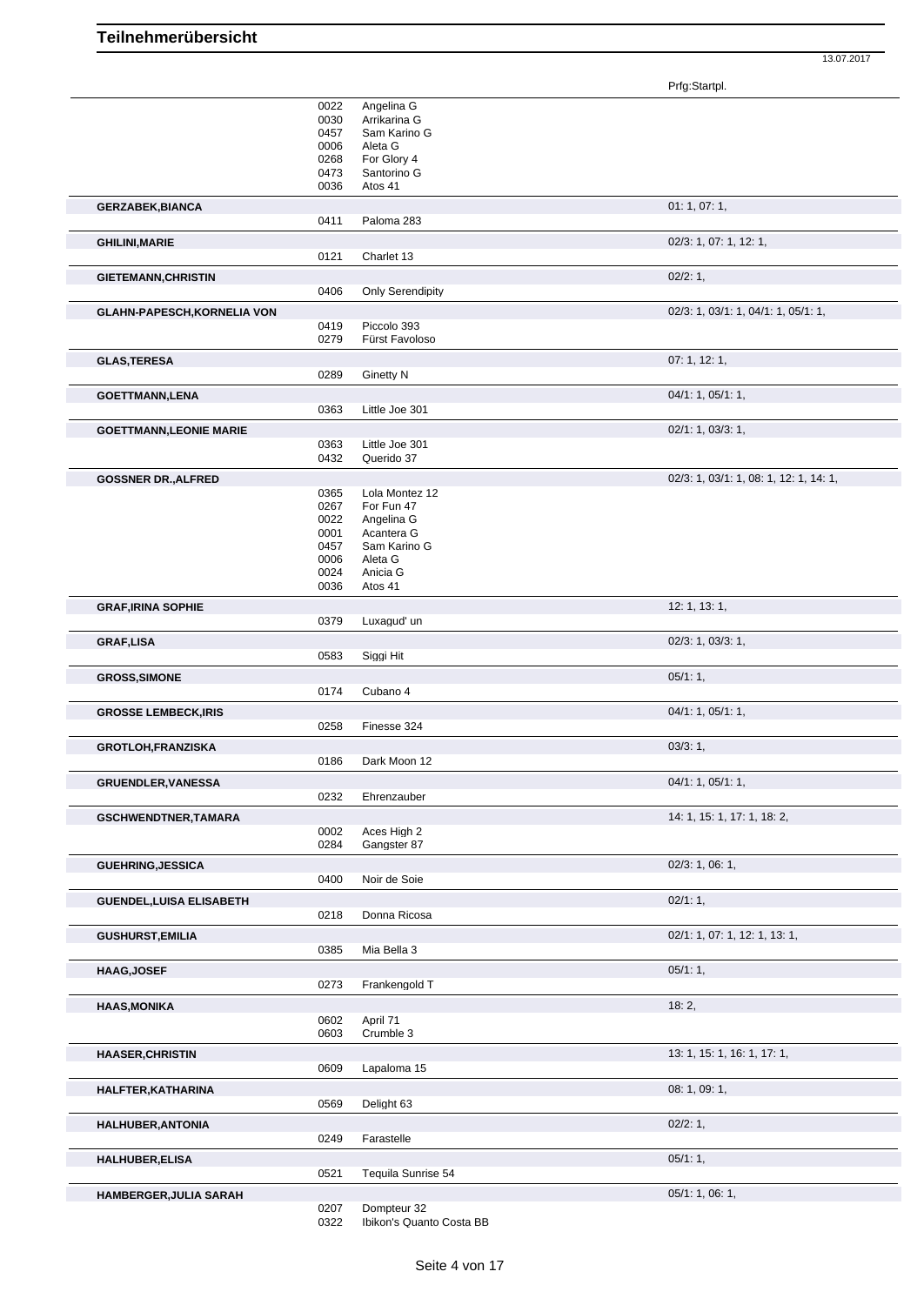13.07.2017

Prfg:Startpl.

|                                     | 0375         | Loverboy 32                        |                                    |
|-------------------------------------|--------------|------------------------------------|------------------------------------|
|                                     | 0505         | Solitaer BB                        |                                    |
|                                     | 0208         | Don Corleone 28                    |                                    |
|                                     | 0497         | Sir Davidoff                       |                                    |
|                                     | 0187<br>0227 | Dauphin 31<br>Ducati 25            |                                    |
|                                     | 0223         | Draufgänger 8                      |                                    |
|                                     | 0060         | Bonito 414                         |                                    |
|                                     | 0277         | Friendly-Hunting's Deir            |                                    |
| <b>HANSER, TATJANA</b>              |              |                                    | 12: 1, 13: 1,                      |
|                                     | 0087         | Caprice 519                        |                                    |
|                                     |              |                                    |                                    |
| HAPFELMEIER, LARA                   |              |                                    | 05/1:1,                            |
|                                     | 0182<br>0118 | Dancing Queen 190<br>Chardonnay 96 |                                    |
|                                     |              |                                    |                                    |
| <b>HECHT, KATHARINA</b>             |              |                                    | 02/2:1,                            |
|                                     | 0028         | Arido                              |                                    |
| <b>HEGER, CAROLINE</b>              |              |                                    | 03/3:1,                            |
|                                     | 0046         | Batello 5                          |                                    |
| <b>HEIDEN, JULIA</b>                |              |                                    | 02/1: 1, 07: 1, 08: 1, 12: 1,      |
|                                     | 0106         | Cathy 37                           |                                    |
|                                     | 0462         | San Remo Lifestyle                 |                                    |
|                                     | 0524         | Tiffany 397                        |                                    |
| <b>HEIGL, KATRIN</b>                |              |                                    | 05/1:1,                            |
|                                     | 0340         | La Cassina 2                       |                                    |
|                                     |              |                                    | 07: 1, 12: 1,                      |
| <b>HEIL, EVA</b>                    | 0345         | Landlord 54                        |                                    |
|                                     |              |                                    |                                    |
| <b>HEILMAIER, THOMAS</b>            |              |                                    | 05/1:1,                            |
|                                     | 0047         | Bejavue                            |                                    |
| <b>HEINECKE DR., STEPHANIE</b>      |              |                                    | $02/2$ : 1, 06: 1,                 |
|                                     | 0296         | Golden Grace 7                     |                                    |
| <b>HEISS, ISABELLE</b>              |              |                                    | 11: 1, 12: 3, 13: 3, 14: 1, 16: 1, |
|                                     | 0486         | She's a Lady 14                    |                                    |
|                                     | 0020         | Andonis 4                          |                                    |
|                                     | 0058         | Bibi Blocksberg 18                 |                                    |
|                                     | 0435<br>0342 | Raffiness 32<br>Lady Gaga 23       |                                    |
|                                     | 0230         | Edison 41                          |                                    |
|                                     |              |                                    |                                    |
| <b>HELLWIG, AMELIE</b>              | 0587         | Candieta                           | 02/1: 1, 07: 1, 12: 1,             |
|                                     | 0043         | Balboa 12                          |                                    |
|                                     |              |                                    |                                    |
| <b>HENDRICKS, SABINE</b>            | 0131         | Chine                              | 06:1,                              |
|                                     |              |                                    |                                    |
| <b>HENNIG-CARDINAL VON WIDDERN,</b> |              |                                    | 10: 1, 13: 1,                      |
|                                     | 0568         | Summertime 65                      |                                    |
| <b>HERMESMEYER, FLORIAN</b>         |              |                                    | 04/1: 1, 05/1: 1,                  |
|                                     | 0374         | Lovely Diamond 3                   |                                    |
| HERRAN DEL VAL, ELKE                |              |                                    | 12:1,                              |
|                                     | 0588         | Caipirinha 66                      |                                    |
| HERRMANN, STEFANIE-DOROTHEA         |              |                                    | 02/3: 1, 03/1: 1, 04/1: 1, 07: 1,  |
|                                     | 0262         | Fiona la douce                     |                                    |
|                                     | 0007         | Allegra 188                        |                                    |
|                                     | 0220         | Dossefürst K                       |                                    |
| <b>HERZOG,CONSTANZE</b>             |              |                                    | 05/1:1,                            |
|                                     | 0324         | James Bond RA                      |                                    |
| HERZOG-WILLEITNER, ELISABETH        |              |                                    | 14: 1, 15: 1,                      |
|                                     | 0035         | Asperia 2                          |                                    |
|                                     |              |                                    |                                    |
| <b>HILSE, VALESKA</b>               |              |                                    | 08: 1, 15: 1, 16: 1, 17: 1, 18: 1, |
|                                     | 0462<br>0524 | San Remo Lifestyle<br>Tiffany 397  |                                    |
|                                     |              |                                    |                                    |
| <b>HOCK, MARION</b>                 |              |                                    | 03/2:1,                            |
|                                     | 0063         | Bravour 55                         |                                    |
| <b>HOEGER, NINA</b>                 |              |                                    | 11:1,                              |
|                                     | 0386         | Miss Merry Deak                    |                                    |
|                                     | 0323         | Its Dun Again                      |                                    |
| <b>HOELSCHER, ISABEL</b>            |              |                                    | 12: 1, 13: 1, 14: 1, 15: 1, 16: 1, |
|                                     | 0167         | Cormac 3                           |                                    |
|                                     | 0496         | Simply Flora                       |                                    |
| <b>HOELZEL, NICOLE</b>              |              |                                    | 03/3:1,                            |
|                                     | 0557         | Wünsch Dir Was 4                   |                                    |
|                                     |              |                                    |                                    |
| <b>HOERMANN, LARISSA</b>            |              |                                    | 11: 1, 13: 1,                      |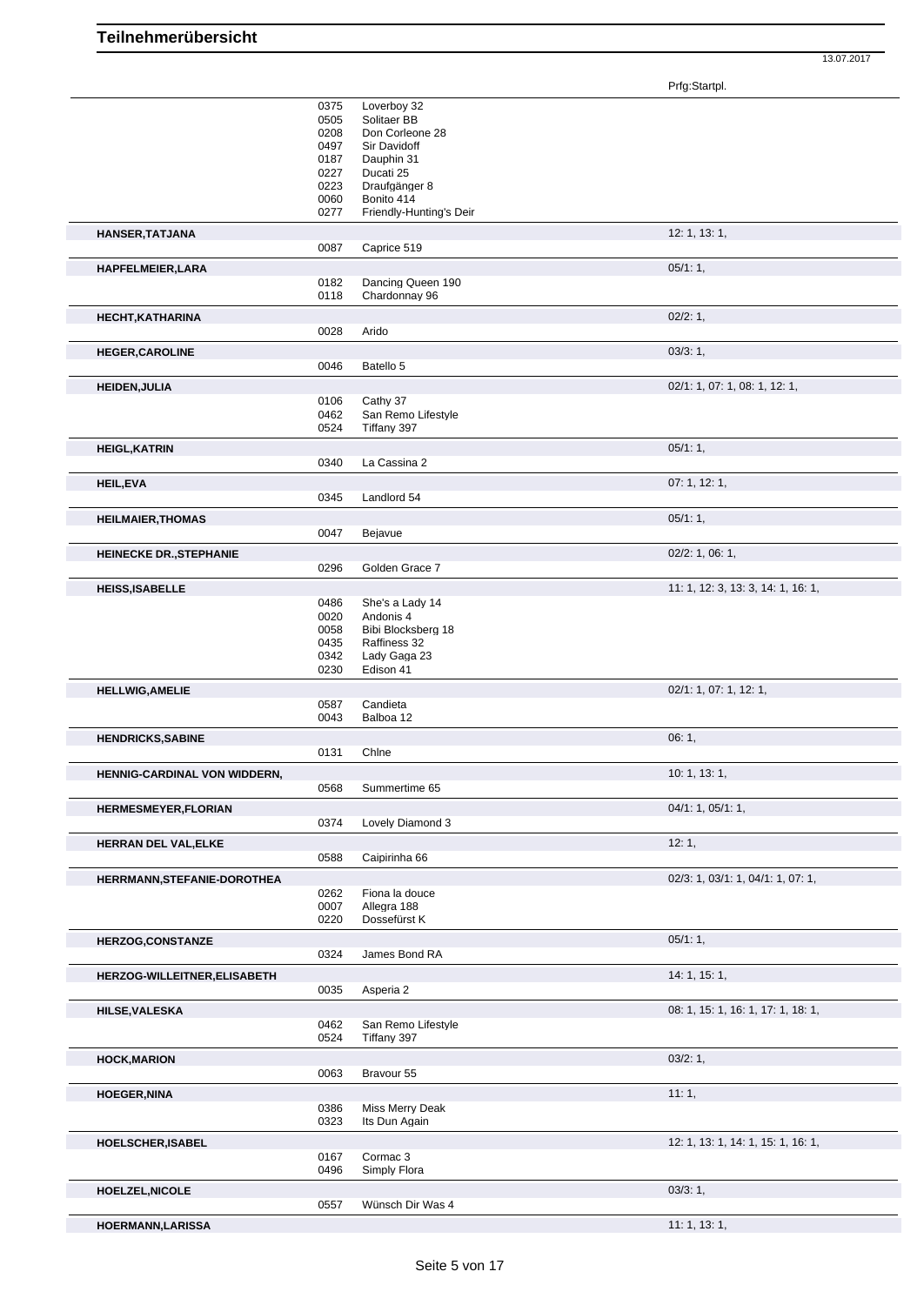|                                    |              |                                                    | Prfg:Startpl.                      |
|------------------------------------|--------------|----------------------------------------------------|------------------------------------|
|                                    | 0162         | Cooper 67                                          |                                    |
| <b>HOERMANN, RAMONA</b>            |              |                                                    | 05/1:1,                            |
|                                    | 0546         | Weltmeyer Son                                      |                                    |
| HOFMANN, ELISABETH                 |              |                                                    | 01: 1, 07: 1,                      |
|                                    | 0093         | Carlucho                                           |                                    |
| <b>HOLZBORN, NICOLE</b>            |              |                                                    | 03/2: 1, 08: 2, 12: 1,             |
|                                    | 0206<br>0226 | Domenika 37<br><b>Dreamgirl Dolce</b>              |                                    |
|                                    | 0132         | Cho' Gath                                          |                                    |
|                                    | 0263         | Fiorella 118                                       |                                    |
| HOLZSCHUH, PETRA                   |              |                                                    | 14:1,                              |
|                                    | 0295         | Gold Feeling                                       |                                    |
| <b>HOPFNER, CHRISTINE</b>          |              |                                                    | 02/3: 1, 06: 1, 08: 1,             |
|                                    | 0372         | Lorentins Lausbub                                  |                                    |
| HUBER DR., CHRISTINE               |              |                                                    | 12: 1, 13: 1, 15: 1, 16: 1,        |
|                                    | 0071         | Calideo                                            |                                    |
| <b>HUBER, JESSICA</b>              | 0424         |                                                    | $02/1:1$ ,                         |
|                                    |              | Quadriga 37                                        |                                    |
| <b>HUBER, STEFANIE</b>             | 0336         | Kilscartan                                         | 11: 1, 13: 1, 14: 1, 15: 1, 16: 1, |
|                                    |              |                                                    |                                    |
| <b>HUETHER, GLORIA</b>             | 0513         | Steendieks Pokemon                                 | 05/1:1,                            |
| <b>HUETTL, MARKUS</b>              |              |                                                    | 08: 2, 09: 2,                      |
|                                    | 0025         | Anthary                                            |                                    |
|                                    | 0329         | Kalifornia Cation                                  |                                    |
|                                    | 0123<br>0127 | Cheeky Nekita<br>Chico 947                         |                                    |
|                                    | 0319         | Hot Fernando                                       |                                    |
|                                    | 0117         | Channa 3                                           |                                    |
|                                    | 0531         | Velvet 116                                         |                                    |
| <b>HUTTER, ISABEL</b>              | 0332         | <b>Kelts Phoenix</b>                               | 12:1,                              |
|                                    |              |                                                    |                                    |
| <b>IGLHAUT, CHRISTINE - VERENA</b> | 0317         | Horse Gym's Candyman                               | 12: 1, 13: 2, 14: 1, 16: 1,        |
|                                    | 0243         | <b>Everybodies Darling</b>                         |                                    |
|                                    | 0100         | Cascavelle VL                                      |                                    |
| <b>IGLHAUT, MAXIMILIAN</b>         |              |                                                    | 14: 1, 15: 1, 16: 2, 17: 1, 18: 1, |
|                                    | 0317<br>0243 | Horse Gym's Candyman<br><b>Everybodies Darling</b> |                                    |
|                                    | 0100         | Cascavelle VL                                      |                                    |
| <b>IPPISCH, SABRINA</b>            |              |                                                    | 02/1: 1, 07: 1,                    |
|                                    |              | 0159 Contigo i mio                                 |                                    |
| <b>JAS, VITUS</b>                  |              |                                                    | 14: 1, 17: 1, 18: 1,               |
|                                    | 0269         | For Treasure                                       |                                    |
|                                    | 0514         | Stuck on you                                       |                                    |
| <b>JAUD, THERESA</b>               | 0212         | Don Peppone 5                                      | 02/2:1,                            |
|                                    |              |                                                    |                                    |
| <b>JELL, ELISABETH</b>             | 0320         | Hubertus 62                                        | 02/3: 1, 03/2: 1, 04/1: 1,         |
|                                    | 0431         | Quel Charmeur 5                                    |                                    |
| JUERGENSEN, SILKE M.               |              |                                                    | 06:1,                              |
|                                    | 0260         | Finjus                                             |                                    |
| KAHLE, ANNA                        |              |                                                    | 05/1: 1, 06: 1,                    |
|                                    | 0201         | DJ Diamond                                         |                                    |
|                                    | 0607         | Fiorani 2                                          |                                    |
| <b>KARL, DORIS</b>                 |              |                                                    | 05/1: 1, 06: 1,                    |
|                                    | 0264<br>0518 | Firefox 15<br>Symphony 8                           |                                    |
| <b>KASTENMAIER, KATRIN</b>         |              |                                                    | 01:1,                              |
|                                    | 0028         | Arido                                              |                                    |
| <b>KASTIUS, CONSTANZE</b>          |              |                                                    | 08: 1, 09: 1,                      |
|                                    | 0547         | What about me 2                                    |                                    |
|                                    | 0025         | Anthary                                            |                                    |
|                                    | 0123<br>0127 | Cheeky Nekita<br>Chico 947                         |                                    |
|                                    | 0319         | Hot Fernando                                       |                                    |
|                                    | 0117<br>0531 | Channa 3<br>Velvet 116                             |                                    |
|                                    |              |                                                    |                                    |
| KIERSTEIN, JULIA                   | 0086         | Capri 110                                          | 12: 1, 13: 1,                      |
|                                    |              |                                                    |                                    |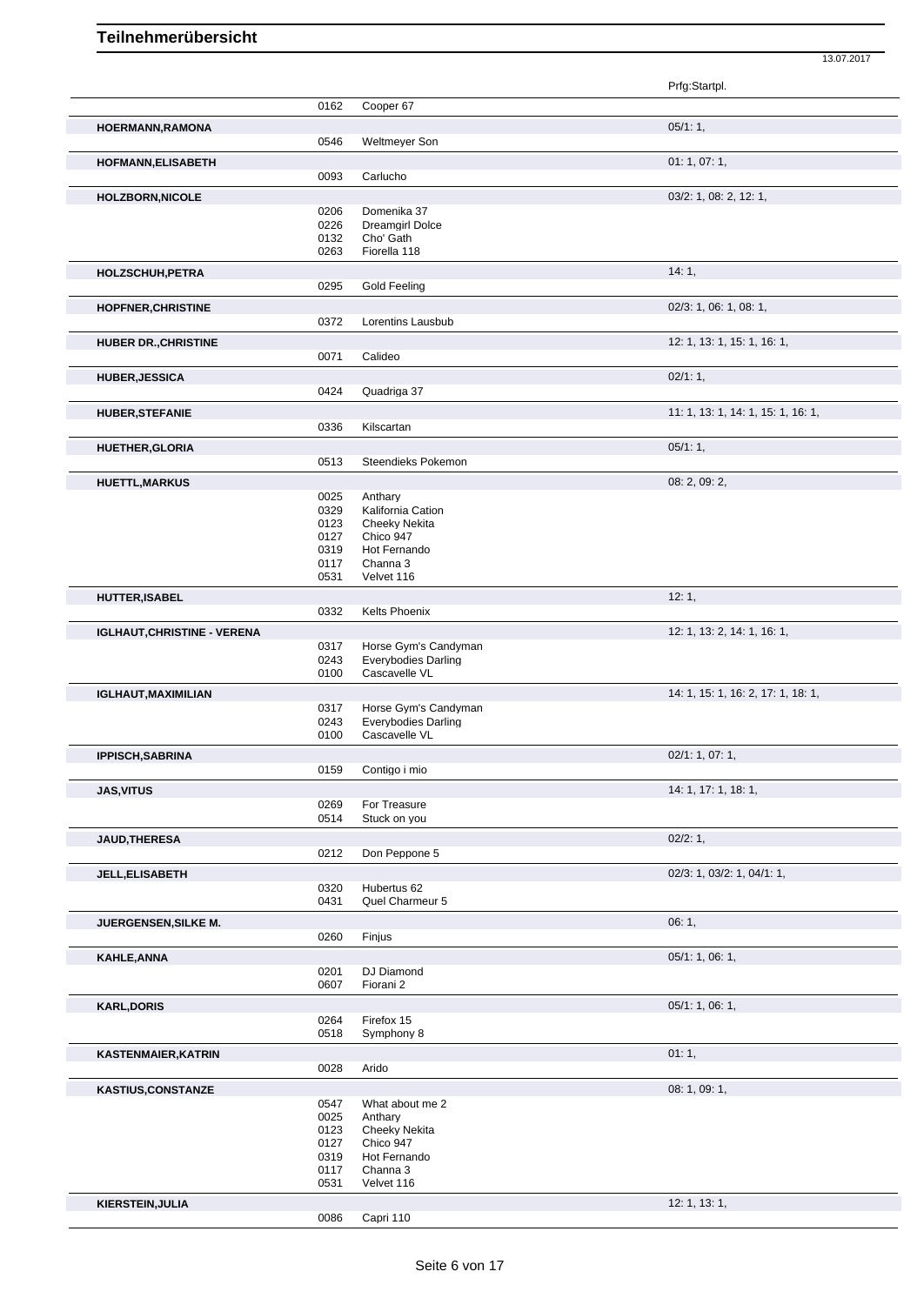|                              |              |                                   | Prfg:Startpl.                             |
|------------------------------|--------------|-----------------------------------|-------------------------------------------|
| <b>KIRCHSTETTER, DORIS</b>   | 0536         | <b>VIP 17</b>                     | $04/1$ : 1, $05/1$ : 1,                   |
| <b>KIRSCH, BIRGIT</b>        |              |                                   | 03/2: 1, 04/1: 1,                         |
|                              | 0314         | Hirten Dame                       |                                           |
| KIRSCHKE, ANNA-LINA          | 0206         | Domenika 37                       | 01: 1, 07: 1,                             |
|                              |              |                                   |                                           |
| KITTEL, DANIELA              | 0073         | Calimero 623                      | 02/1: 1, 11: 1, 12: 1, 13: 1,             |
|                              | 0589         | Miss Sunshine 6                   |                                           |
| <b>KNAB, RAMONA</b>          |              |                                   | 02/2: 1, 03/2: 1,                         |
|                              | 0493         | Sienna 31                         |                                           |
| <b>KNABEL, MARTINA</b>       | 0373         | Louvre 40                         | 05/1:1,                                   |
| KNAUF, KATHARINA             |              |                                   | 01: 1, 02/2: 1, 03/2: 1,                  |
|                              | 0315         | Hollister 4                       |                                           |
|                              | 0559         | Zadorijke                         |                                           |
| <b>KNEBEL DR., MARGRETH</b>  |              |                                   | 13:1,                                     |
|                              | 0382         | Matador 221                       |                                           |
| <b>KNEZEVIC, ELINA</b>       | 0143         | Codi 2                            | 07:1, 12:1,                               |
| <b>KNOLL, JULIA</b>          |              |                                   | 03/2: 1, 04/1: 1, 07: 1,                  |
|                              | 0149         | Con Calato                        |                                           |
|                              | 0405<br>0212 | Okarina 44<br>Don Peppone 5       |                                           |
|                              |              |                                   | 11: 2, 14: 1, 15: 2, 16: 2, 17: 1, 18: 1, |
| <b>KNOPF,LENA</b>            | 0078         | Candeur 9                         |                                           |
|                              | 0300         | Got no Daddy                      |                                           |
|                              | 0302         | Greti 4                           |                                           |
| KNORR, ANNA-KATHARINA        | 0097         | Caruso 451                        | 13: 1, 16: 1,                             |
| <b>KOCH DR., STEPHANIE</b>   |              |                                   | 05/1:1,                                   |
|                              | 0394         | Nathalie 37                       |                                           |
| <b>KOELLE DR., PETRA</b>     |              |                                   | 03/1: 1, 12: 2, 13: 2,                    |
|                              | 0119<br>0064 | Charismo 4<br>Brooklynn           |                                           |
|                              | 0172         | <b>Cranberry Kiss</b>             |                                           |
| KOENIGSBERGER, KATHARINA     |              |                                   | 03/3:1,                                   |
|                              | 0548         | Why so serious                    |                                           |
| <b>KORN, JANA</b>            | 0600         | Rocket's Supreme                  | 12:2,                                     |
|                              | 0599         | Don Diego 62                      |                                           |
| <b>KOROPP,CARINA</b>         |              |                                   | 02/3: 1, 03/2: 1, 12: 1,                  |
|                              | 0456         | Saint Simon                       |                                           |
| <b>KOTH, DENISE</b>          | 0272         | Fortuna K 3                       | 02/3: 1, 03/2: 1,                         |
| <b>KOWALSKI,CELINA</b>       |              |                                   | 02/3: 1, 11: 1, 12: 1, 13: 1,             |
|                              | 0200         | Direttissimo                      |                                           |
|                              | 0130         | Chili Peppa 3                     |                                           |
| <b>KRAHL, MAGDALENA</b>      | 0550         | Willems Calida                    | 09: 1, 10: 1,                             |
|                              |              |                                   | $03/1:1$ ,                                |
| <b>KRAUSE, PETRA</b>         | 0222         | Dr. Schiwago 9                    |                                           |
| <b>KREITLEIN, ISABELL</b>    |              |                                   | 11: 1, 12: 1, 13: 1,                      |
|                              | 0351         | Lavalino 7                        |                                           |
| <b>KRELL, CHRISTINE</b>      |              |                                   | 06:1,                                     |
|                              | 0446<br>0428 | Royal Stone<br>Quäntchen Glück 14 |                                           |
| <b>KRELLMANN,LEA</b>         |              |                                   | 02/1:1,                                   |
|                              | 0339         | La Caramba                        |                                           |
| <b>KRIBITZNECK, KRISTINA</b> |              |                                   | 06:1,                                     |
|                              | 0362         | Lindberg 13                       |                                           |
| <b>KUEHNEL, IRIS</b>         | 0601         | Cape Town 15                      | 11:1,                                     |
|                              |              |                                   | 11:1,                                     |
| KUENSTLER, MARIA             | 0515         | Surumu Shait                      |                                           |
| <b>KUHN, REGINA</b>          |              |                                   | 03/3:1,                                   |
|                              | 0447         | Royal TC                          |                                           |

13.07.2017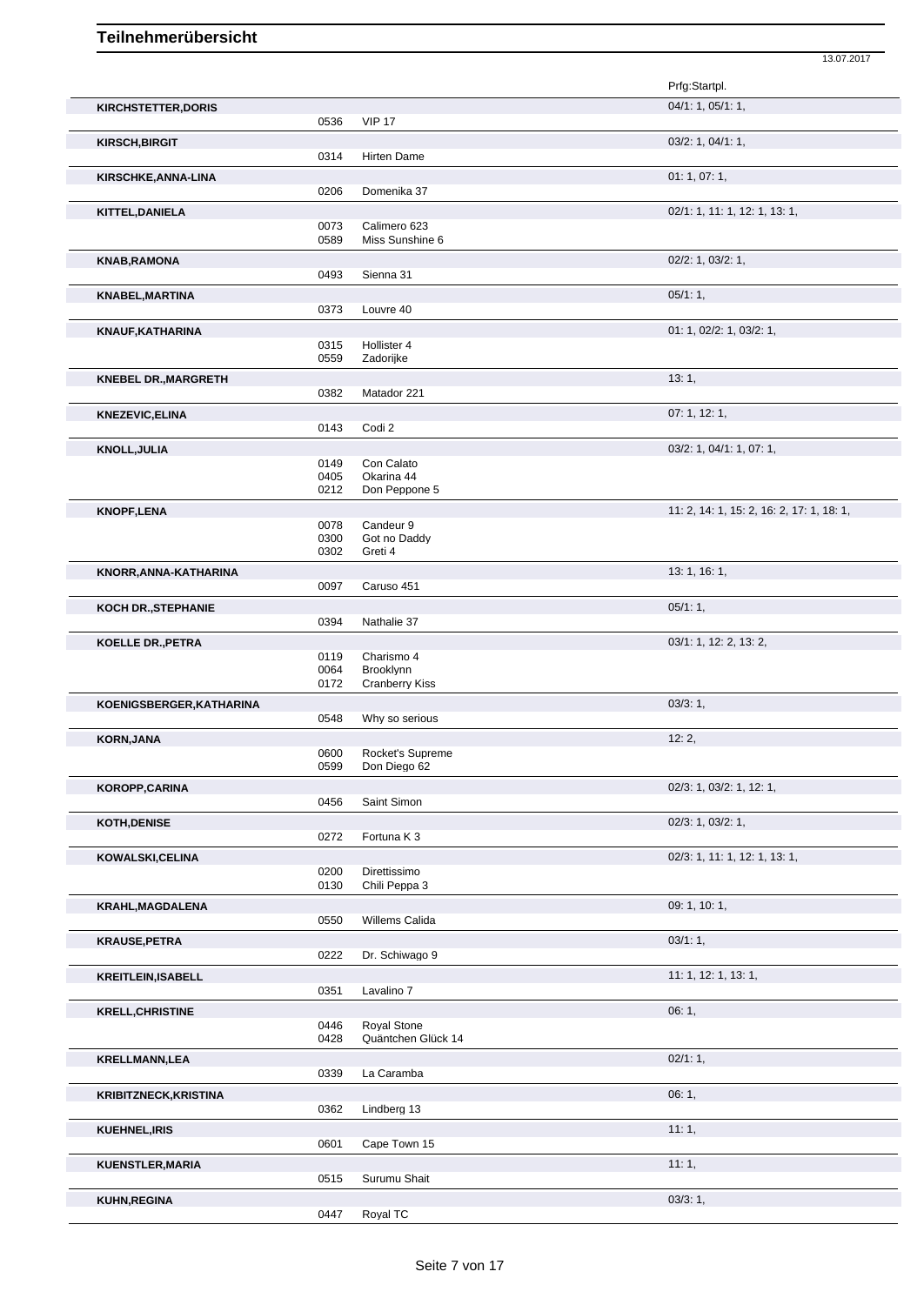|                                 |              |                            | Prfg:Startpl.                             |
|---------------------------------|--------------|----------------------------|-------------------------------------------|
|                                 |              |                            |                                           |
| KUNESCH, FRANZISKA              |              |                            | 11: 1, 13: 1,                             |
|                                 | 0152<br>0519 | Concierge 4<br>Tabasco 97  |                                           |
|                                 | 0349         | Laurenz 33                 |                                           |
|                                 |              |                            |                                           |
| KUNESCH, SELINA                 |              |                            | 02/1: 1, 03/3: 1, 11: 1,                  |
|                                 | 0152         | Concierge 4                |                                           |
|                                 |              |                            | 01: 1, 07: 1,                             |
| <b>KUTTENBERGER, NINA MARIE</b> |              |                            |                                           |
|                                 | 0388         | Mister Dee                 |                                           |
| <b>KVETON, JOHANNA</b>          |              |                            | 01:1,                                     |
|                                 | 0591         | Dschaina 3                 |                                           |
| <b>LANG, SIMONE</b>             |              |                            | 02/3: 1, 03/1: 1,                         |
|                                 | 0199         | Dikcija                    |                                           |
|                                 |              |                            |                                           |
| LAUTENBACHER, LENA              |              |                            | 01: 1, 02/2: 1,                           |
|                                 | 0021         | Angel Moscan               |                                           |
|                                 |              |                            | 12:1,                                     |
| <b>LECHLER, GIANNA</b>          |              | Baresa                     |                                           |
|                                 | 0045<br>0478 | Schokokuss                 |                                           |
|                                 |              |                            |                                           |
| LECHLER, GIULIA                 |              |                            | 12:1,                                     |
|                                 | 0478         | Schokokuss                 |                                           |
|                                 |              |                            | 03/1:1                                    |
| LEDERLE, ROLAND                 |              |                            |                                           |
|                                 | 0120         | Charleston 35              |                                           |
| LEISMUELLER, ANTONIE            |              |                            | 13: 1, 16: 1,                             |
|                                 | 0238         | Ericsson 3                 |                                           |
|                                 |              |                            |                                           |
| LENTTNER, CAROLIN               |              |                            | 04/1: 1, 05/1: 1,                         |
|                                 | 0326         | Jet Set 24                 |                                           |
| LIARAS, KRISTALLO               |              |                            | 02/3: 1, 03/2: 1, 05/1: 1,                |
|                                 | 0287         | Gaultier 2                 |                                           |
|                                 | 0164         | Corano 28                  |                                           |
|                                 |              |                            |                                           |
| LIETZE, SARAH                   |              |                            | 05/1:1,                                   |
|                                 | 0255         | Ferrara 88                 |                                           |
| LILL, HARALD                    |              |                            | 08: 1, 09: 1, 10: 2, 15: 2, 16: 2, 17: 2, |
|                                 |              |                            | 18:2,                                     |
|                                 | 0168         | Corona 122                 |                                           |
|                                 | 0195         | Diarada 11                 |                                           |
|                                 | 0107         | Cato 85                    |                                           |
|                                 | 0391         | Monte Bella 6              |                                           |
|                                 | 0510         | Stakan 4                   |                                           |
| <b>LIMMER, PATRICIA</b>         |              |                            | 02/2: 1, 03/3: 1, 04/1: 1,                |
|                                 | 0354         | Leopold 186                |                                           |
|                                 |              |                            |                                           |
| <b>LINDNER, GABRIELE</b>        |              |                            | 03/1: 1, 04/1: 1,                         |
|                                 |              | 0202 Djamila 35            |                                           |
| LOEFFLER, MARIE                 |              |                            | 03/3: 1, 04/1: 1, 15: 2, 16: 1, 17: 1,    |
|                                 | 0366         | Lonely Boy 10              |                                           |
|                                 | 0148         | <b>Coming Sunrise</b>      |                                           |
|                                 | 0318         | Horse Gym's Comonflage     |                                           |
|                                 | 0125         | Cherie 219                 |                                           |
|                                 |              |                            |                                           |
| LOEFFLER, PAUL                  |              |                            | 15: 1, 16: 1,                             |
|                                 | 0104         | Cat Balou 27               |                                           |
|                                 | 0413         | Passado                    |                                           |
| LORENZ, PETER                   |              |                            | 14: 1, 16: 1, 17: 1, 18: 1,               |
|                                 | 0311         | Herr Peter                 |                                           |
|                                 | 0066         | Buster W Z                 |                                           |
|                                 | 0537         | Viper K                    |                                           |
|                                 |              |                            |                                           |
| LUDWIG, KATHARINA               |              |                            | 14: 1, 15: 1, 16: 1,                      |
|                                 | 0137         | Cinderella 615             |                                           |
| <b>MADER, BEATE</b>             |              |                            | 03/1:1,                                   |
|                                 | 0283         | Galina Leopard             |                                           |
|                                 |              |                            |                                           |
| <b>MAIER DR., ISABEL</b>        |              |                            | 02/3: 1, 07: 1,                           |
|                                 | 0205         | Dolce Vita 179             |                                           |
| <b>MAIER, CHRISTINA</b>         |              |                            | 12: 1, 13: 1, 14: 1, 16: 1,               |
|                                 | 0171         | Coubango                   |                                           |
|                                 | 0379         | Luxagud' un                |                                           |
|                                 |              |                            |                                           |
| <b>MAIER, MELANIE</b>           |              |                            | 16: 1, 18: 1,                             |
|                                 | 0357         | Levincio                   |                                           |
|                                 |              |                            | 13: 1, 16: 1,                             |
| <b>MAIER, VOLKER</b>            |              |                            |                                           |
|                                 | 0196<br>0136 | Diarada 8<br>Ciao Bella 16 |                                           |
|                                 |              |                            |                                           |
| <b>MAIER-HOYLE, VIOLA</b>       |              |                            | 02/3: 1, 03/1: 1, 04/2: 1,                |

13.07.2017

0214 Donald Sun 2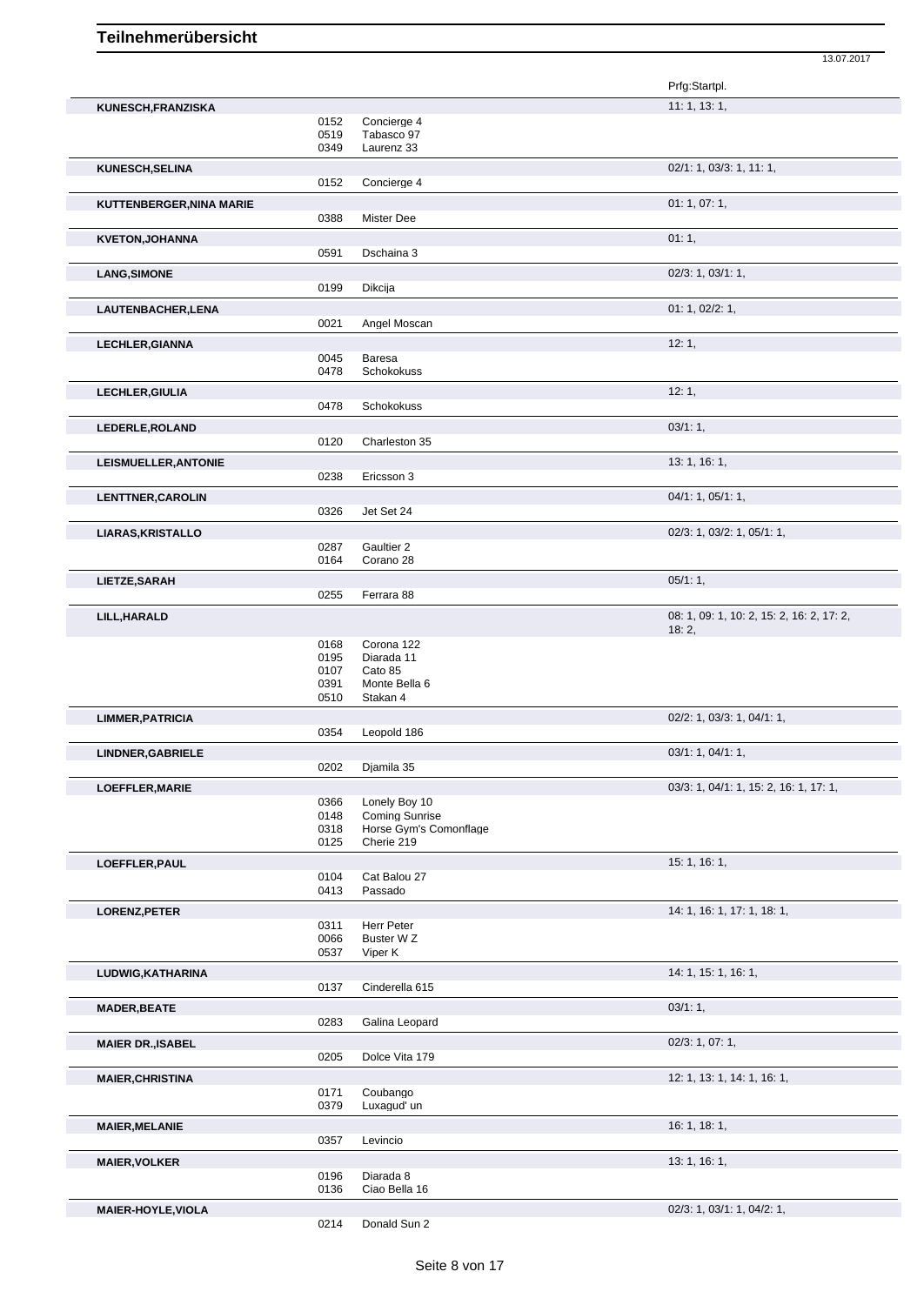13.07.2017

|                             |              |                                  | Prfg:Startpl.                              |
|-----------------------------|--------------|----------------------------------|--------------------------------------------|
| <b>MAIRHOFER, SOPHIA</b>    |              |                                  | 14: 1, 15: 1,                              |
|                             | 0098<br>0074 | Carusus 2<br>Calimna             |                                            |
| <b>MAJHER, PATRIK</b>       |              |                                  | : 0,                                       |
|                             |              |                                  |                                            |
| <b>MANHART, ANDREAS</b>     | 0286         | Garsohn                          | 13: 1, 14: 1, 15: 1,                       |
| <b>MARKSTROEM,FANNY</b>     |              |                                  | 02/2: 1, 03/3: 1, 08: 1, 12: 1, 14: 1, 15: |
|                             | 0365         | Lola Montez 12                   | 1,                                         |
|                             | 0267         | For Fun 47                       |                                            |
|                             | 0022         | Angelina G                       |                                            |
|                             | 0030         | Arrikarina G                     |                                            |
|                             | 0457         | Sam Karino G                     |                                            |
|                             | 0006         | Aleta G                          |                                            |
|                             | 0268<br>0473 | For Glory 4<br>Santorino G       |                                            |
|                             | 0560         | Zagazig                          |                                            |
| <b>MATERN DR., DIANE</b>    |              |                                  | 12: 1, 13: 1,                              |
|                             | 0350         | Laurins Prinz                    |                                            |
| <b>MAYER, VERENA</b>        |              |                                  | 12:1,                                      |
|                             | 0572         | Arino 71                         |                                            |
| <b>MAYR, STEPHANIE</b>      | 0367         | Loony Loop                       | 13: 1, 14: 1,                              |
|                             |              |                                  |                                            |
| <b>MECHLER, ELISABETH</b>   | 0369         | Lord Lynley                      | 05/2: 1, 06: 1,                            |
|                             | 0543         | Waroness 10                      |                                            |
|                             | 0606         | Desidero                         |                                            |
| <b>MEIER, JASMIN</b>        |              |                                  | 11: 1, 13: 1,                              |
|                             | 0437         | Remera                           |                                            |
| <b>MEINDL, ALEXANDRA</b>    |              |                                  | 11: 1, 12: 1, 13: 2, 15: 1, 16: 1,         |
|                             | 0031         | Artano 4                         |                                            |
|                             | 0032         | Asa-Boy                          |                                            |
|                             | 0325         | Jappeline                        |                                            |
| <b>MEISTER, LUZIA</b>       |              |                                  | 01: 1, 07: 1,                              |
|                             | 0010<br>0498 | Alprimero<br><b>Sir Nice</b>     |                                            |
| <b>MENTZ,CONSTANZE</b>      |              |                                  | 02/3: 1, 04/2: 1,                          |
|                             | 0261         | Finway                           |                                            |
| <b>MERL, MELINA</b>         |              |                                  | 02/1:1,                                    |
|                             | 0545         | Wellington 273                   |                                            |
|                             | 0041         | Bailey 33                        |                                            |
| <b>MERL, PETRA</b>          |              |                                  | 03/1: 1, 04/2: 1,                          |
|                             | 0545         | Wellington 273                   |                                            |
|                             | 0041         | Bailey 33                        |                                            |
| <b>MESCHKE, DENNIS</b>      |              |                                  | 06: 1, 11: 2, 14: 2,                       |
|                             | 0294<br>0283 | Glamourelle<br>Galina Leopard    |                                            |
|                             | 0209         | Don Diamond 8                    |                                            |
| <b>METTERNICH, ISABELLE</b> |              |                                  | 12: 1, 13: 1,                              |
|                             | 0436         | Reggae Royal                     |                                            |
| <b>MEYER, NADINE</b>        |              |                                  | 05/2:1,                                    |
|                             | 0500         | Sir Sandrino 3                   |                                            |
| <b>MEYFARTH, ANNA-MARIA</b> |              |                                  | 11: 1, 14: 1, 16: 1,                       |
|                             | 0126         | Chesterfield 35                  |                                            |
|                             | 0111         | Centorina                        |                                            |
| <b>MEYR, JULIANE</b>        |              |                                  | 02/2:1,                                    |
|                             | 0297         | Golden Sonyadora                 |                                            |
| <b>MICHL DR., CLAUDIA</b>   |              |                                  | 05/2:1,                                    |
|                             | 0065         | Burghof's Delano                 |                                            |
| <b>MIKLAUTSCH, KATHRIN</b>  |              |                                  | 14: 1, 17: 1,                              |
|                             | 0364         | Little Micky                     |                                            |
| <b>MILLING, GISELA</b>      |              |                                  | 02/3:1,                                    |
|                             | 0138         | Classic Luisa J                  |                                            |
| <b>MODLIK, FRANZISKA</b>    |              |                                  | 08: 2, 09: 2, 10: 2, 12: 2,                |
|                             | 0112<br>0019 | Cera 85<br>Ananda 7              |                                            |
|                             |              |                                  |                                            |
| <b>MOETTER, ISABELLE</b>    |              |                                  | 04/2: 1, 05/2: 1, 06: 1,                   |
|                             | 0418<br>0142 | Piccolino Grande<br>Cocco Grande |                                            |
|                             |              |                                  |                                            |

Seite 9 von 17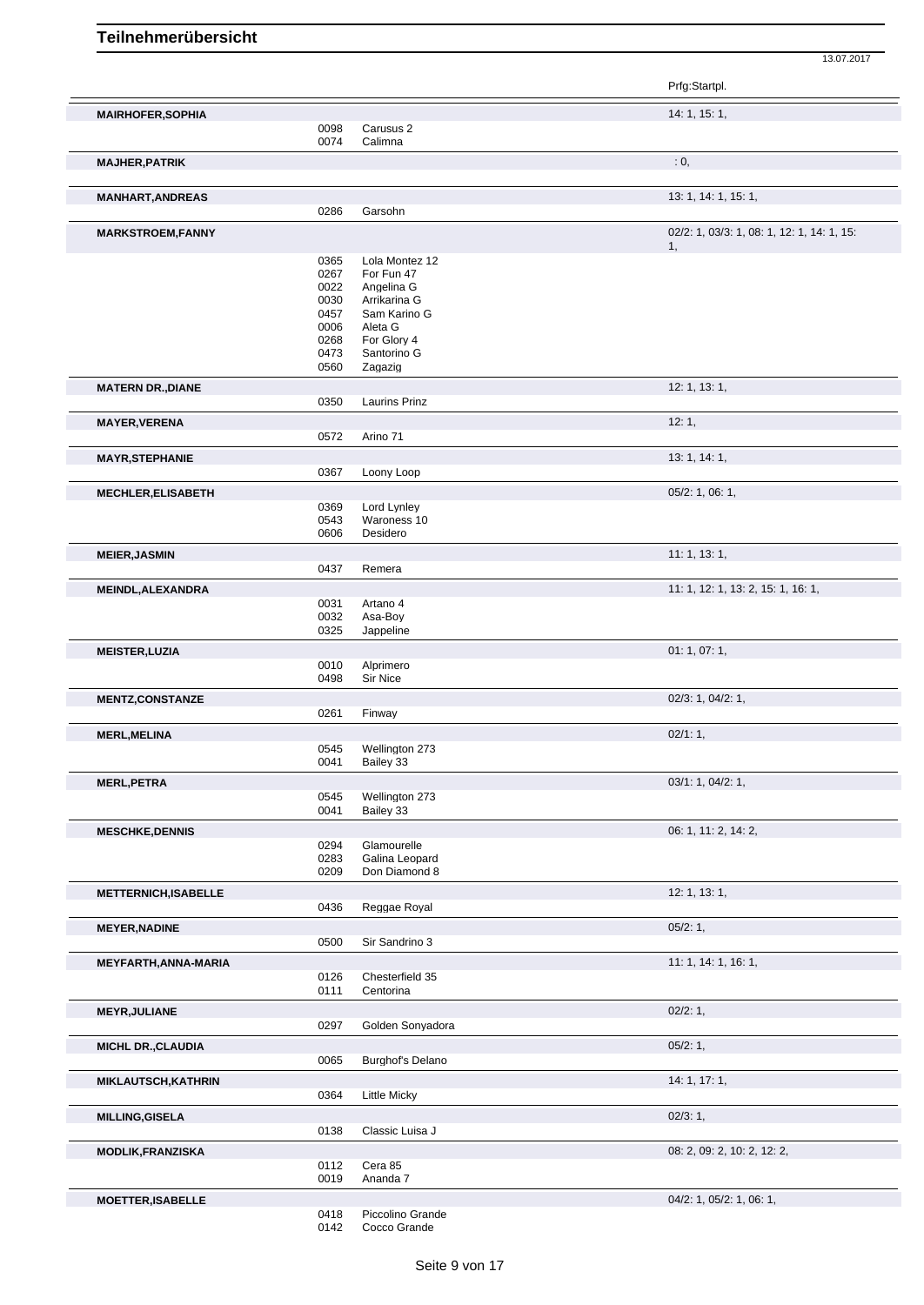|                              |              |                                           | Prfg:Startpl.                 |
|------------------------------|--------------|-------------------------------------------|-------------------------------|
| <b>MOLTER, VANESSA</b>       |              |                                           | 01: 1, 12: 1,                 |
|                              | 0090         | Carlo du Mont                             |                               |
| <b>MOSSMANN, HEIKE</b>       |              |                                           | 02/3: 1, 11: 1, 12: 1, 13: 1, |
|                              | 0096         | Cartier S                                 |                               |
| <b>MUECKE, MANUELA</b>       |              |                                           | 02/1: 1, 12: 1,               |
|                              | 0101         | Casius Clay M                             |                               |
| MUEHLDRAEXLER, RENATE        | 0553         | Wolke 365                                 | 02/3:1,                       |
|                              |              |                                           | 02/1: 1, 07: 1, 12: 1,        |
| <b>MUELLER, CARA</b>         | 0479         | Schöntals Davidoff                        |                               |
|                              | 0042         | Bailey's 13                               |                               |
| <b>MUELLER, CHRISTINE</b>    |              |                                           | 01:1,                         |
|                              | 0485<br>0406 | Shalino 3<br><b>Only Serendipity</b>      |                               |
|                              |              |                                           | 02/1: 1, 07: 1,               |
| <b>MUELLER, MAYA</b>         | 0480         | Schöntals Donna Primera                   |                               |
|                              | 0042         | Bailey's 13                               |                               |
| <b>NAZEMI, SUSANNE</b>       |              |                                           | 12: 1, 13: 1,                 |
|                              | 0039         | Ayla H                                    |                               |
| NEBEL, ELENA ALESSIA         |              |                                           | 04/2: 1, 05/2: 1,             |
|                              | 0459         | Samba Dancer 4                            |                               |
| NEUBECKER, PAULA             |              |                                           | 01: 1, 02/1: 1,               |
|                              | 0519<br>0349 | Tabasco 97<br>Laurenz 33                  |                               |
| <b>NEUGEBAUER DR., JULIA</b> |              |                                           | 05/2: 1, 06: 2,               |
|                              | 0491         | <b>Sid 26</b>                             |                               |
|                              | 0113<br>0276 | Cetina 2<br>Frida 50                      |                               |
|                              |              |                                           |                               |
| NEUGEBAUER, JULIA            | 0282         | Gaiata                                    | $02/2$ : 1, 06: 1,            |
| <b>NEUMAYER, ANTONIA</b>     |              |                                           | 12: 1, 13: 2, 16: 1,          |
|                              | 0155         | Connery 25                                |                               |
|                              | 0292<br>0399 | Gitana 242<br>Noca                        |                               |
|                              |              |                                           |                               |
| NEUMAYER, FRANCESCA          | 0155         | Connery 25                                | 02/2: 1, 03/3: 1,             |
|                              | 0399         | Noca                                      |                               |
| NICOLAUS, CAROLINE           |              |                                           | 11: 1, 13: 1,                 |
|                              | 0453         | Rubius Hagrid                             |                               |
| NIEBUHR, HOLGER              |              |                                           | 08: 1, 09: 1,                 |
|                              | 0177<br>0341 | Cybada N<br>La Quintana N                 |                               |
|                              | 0577         | Schorschi N                               |                               |
| NIEDERBERGER, ALEXANDRA      |              |                                           | 05/2: 1, 06: 1,               |
|                              | 0356<br>0252 | Lettenhofs Lovely Daylight<br>Felicity 34 |                               |
|                              |              |                                           |                               |
| NIEDERMEIER, ENYA VIKTORIA   | 0265         | <b>First Design</b>                       | 01: 1, 02/1: 1,               |
| NIENABER, MONIKA             |              |                                           | 07: 1, 12: 1,                 |
|                              | 0156         | Consul 82                                 |                               |
| NIERMANN, JUTTA              |              |                                           | 03/1:1,                       |
|                              | 0376         | Löwenzahn 8                               |                               |
| NIGGL, FRANZISKA             |              |                                           | 07: 1, 08: 1, 12: 1,          |
|                              | 0157         | Contano's Ciara                           |                               |
| NOERTEMANN, STEFAN           |              |                                           | 08: 2, 16: 2, 18: 1,          |
|                              | 0597<br>0595 | Emma Reuß<br>Bubblegum 9                  |                               |
|                              | 0596         | Captain Jack 73                           |                               |
|                              | 0598         | Liberty 365                               |                               |
| <b>OHMS, HEIKE</b>           |              |                                           | 05/2:1,                       |
|                              | 0313<br>0312 | Himeno<br>Hidalgo V                       |                               |
|                              | 0400         | D <sub>2</sub> 22.440                     |                               |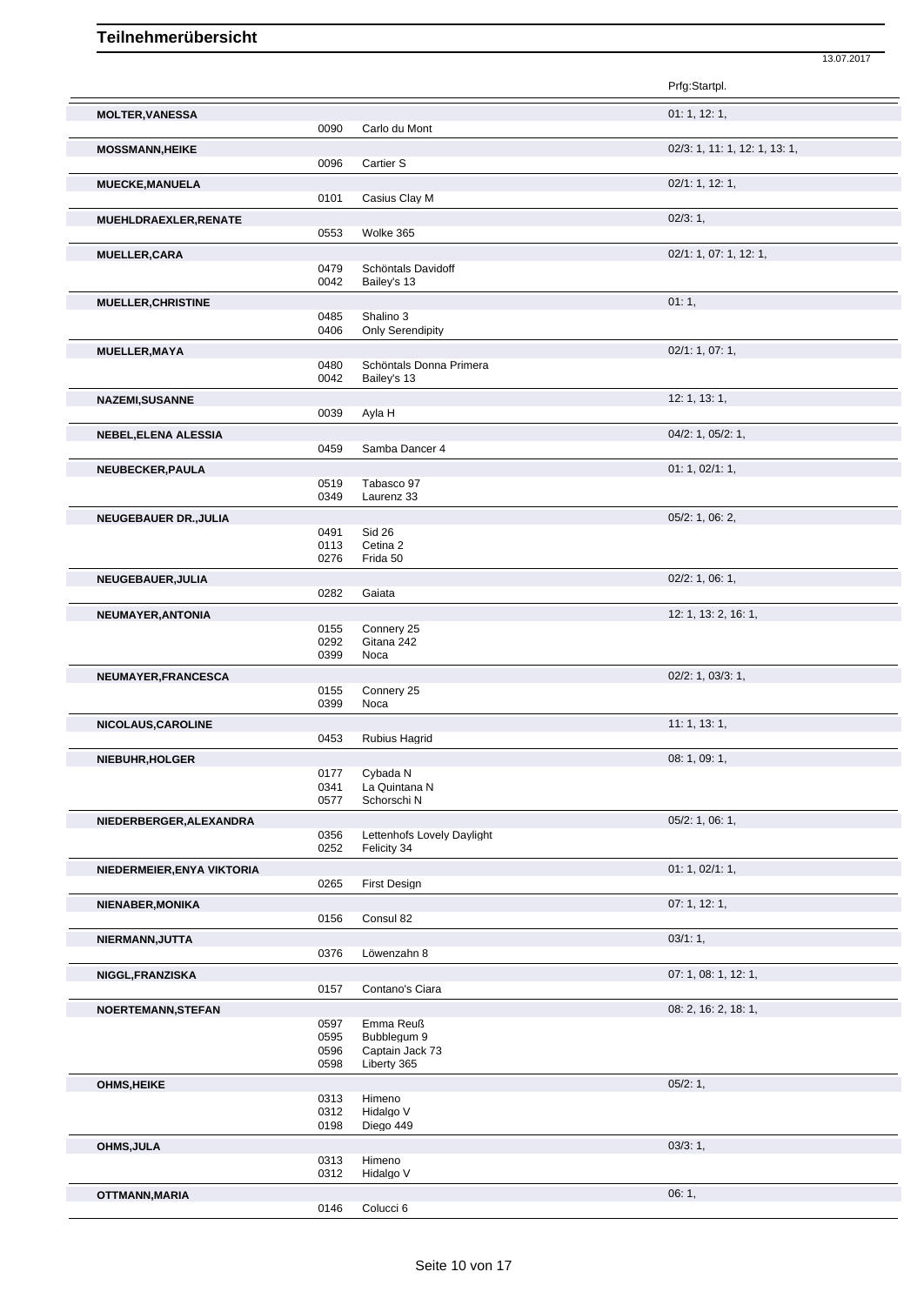|                           |              |                                         | Prfg:Startpl.                      |
|---------------------------|--------------|-----------------------------------------|------------------------------------|
| PALLAUF, REBECCA          |              |                                         | 03/3: 1, 04/2: 1,                  |
|                           | 0241         | Estolas                                 |                                    |
|                           | 0212         | Don Peppone 5                           |                                    |
| <b>PASTER, SANDRA</b>     |              |                                         | 12: 1, 13: 1,                      |
|                           | 0528         | Tyrannia                                |                                    |
| PAUL, ANKE-LISA           |              |                                         | 04/2: 1, 05/2: 1,                  |
|                           | 0003         | Adriano 184                             |                                    |
|                           | 0219         | Doodle Jump Deluxe                      |                                    |
| PAZAUREK, JANINA          |              |                                         | 11: 1, 12: 1, 13: 1, 14: 1, 16: 1, |
|                           | 0495         | Simmerl - Ka                            |                                    |
| PEIMANN, DANIELA          |              |                                         | 11: 1, 12: 1, 13: 1,               |
|                           | 0425         | Quaks R                                 |                                    |
| PEINEL, BARBARA           |              |                                         | 02/3: 1, 03/1: 1,                  |
|                           | 0278         | Frombine                                |                                    |
|                           |              |                                         | 01:1,07:1,                         |
| PEISS, CHRISTINA          | 0190         | Delano T                                |                                    |
|                           | 0145         | Color of my Dreams                      |                                    |
| <b>PEISS, MARINA</b>      |              |                                         | 02/1: 1, 03/3: 1,                  |
|                           | 0190         | Delano T                                |                                    |
|                           | 0145         | Color of my Dreams                      |                                    |
| <b>PENSOLD, MIRIAM</b>    |              |                                         | 12: 1, 13: 1, 14: 1,               |
|                           | 0526         | Tomms Sydney H                          |                                    |
|                           |              |                                         | 15: 1, 17: 1,                      |
| PETERS, ANNA              | 0611         | Eiko 36                                 |                                    |
|                           |              |                                         |                                    |
| PLANCK, LAURA             | 0116         | Chakira Blue 2                          | 08: 1, 09: 1, 10: 1,               |
|                           |              |                                         |                                    |
| PLATTER, MARINA           |              |                                         | 12: 1, 14: 1,                      |
|                           | 0236         | Elfe la eleganza                        |                                    |
| <b>PLATZ, ISABEL</b>      |              |                                         | $04/2$ : 2, 06: 1,                 |
|                           | 0561         | Zeno vom Wendelstein                    |                                    |
|                           | 0466<br>0280 | Sander vom Wendelstein<br>Fürst Karlos  |                                    |
|                           |              |                                         |                                    |
| PLESCHER, MARTINA         | 0335         | Keyss Stalinero                         | 01: 1, 02/2: 1,                    |
|                           |              |                                         |                                    |
| POHLAND, PETRA            | 0181         | Dagostino 9                             | 05/2:1,                            |
|                           |              |                                         |                                    |
| PORR, LISA                |              |                                         | 10: 1, 13: 1, 14: 1,               |
|                           | 0037         | Aurelie RZ                              |                                    |
| PREIS, ANTONIA            |              |                                         | 03/3:1,                            |
|                           | 0005<br>0401 | Alcatraz de Paulstra<br>Nonstop's Anton |                                    |
|                           |              |                                         |                                    |
| <b>PREISINGER, SABINE</b> |              |                                         | 04/2: 1, 05/2: 1,                  |
|                           | 0542<br>0210 | Wandor 10<br>Don Jever                  |                                    |
|                           |              |                                         |                                    |
| <b>PRILLER, NICOLE</b>    |              | Loro Piana 4                            | 13:1,                              |
|                           | 0585         |                                         |                                    |
| <b>RADECKE, BIRGIT</b>    |              |                                         | 03/2: 1, 04/2: 1,                  |
|                           | 0134         | Chocolatier                             |                                    |
| <b>RAILI, NICOLE</b>      |              |                                         | 06:2,                              |
|                           | 0330         | Kalimero 78                             |                                    |
|                           | 0204<br>0328 | Djumandji<br>Kaiser Kamillo             |                                    |
|                           | 0014         | Amelea                                  |                                    |
|                           | 0397         | Niagara 34                              |                                    |
| RAUSCHEDER, JULIA         |              |                                         | 02/2: 1, 03/2: 1,                  |
|                           | 0403         | Nova Bella                              |                                    |
|                           | 0443         | Roosendaal's Juliette                   |                                    |
| RAUSCHMEIER, MARGARETE    |              |                                         | 15: 2, 16: 2, 17: 2, 18: 2,        |
|                           | 0237         | Elliot 119                              |                                    |
|                           | 0102         | Caspar 259                              |                                    |
| RAWE, SARAH               |              |                                         | 11: 1, 15: 1, 16: 1, 17: 1, 18: 1, |
|                           | 0179         | D' Esprit                               |                                    |
|                           | 0426         | Quala Lumpur                            |                                    |
|                           | 0008<br>0069 | <b>Allways Good</b><br>Calicos Caden    |                                    |
|                           |              |                                         |                                    |
| REDETZKI, JULIA           |              |                                         | 01:1,                              |
|                           | 0179         | D' Esprit                               |                                    |

13.07.2017

**RICHTER,STEFANIE** 03/3: 1, 03/3: 1, 03/3: 1, 03/3: 1, 03/3: 1, 03/3: 1, 03/3: 1, 03/3: 1, 03/3: 1, 03/3: 1, 03/3: 1, 03/3: 1, 03/3: 1, 03/3: 1, 03/3: 1, 03/3: 1, 03/3: 1, 03/3: 05/1, 05/1, 05/1, 05/1, 05/1, 05/1, 05/1, 05 Amerika 16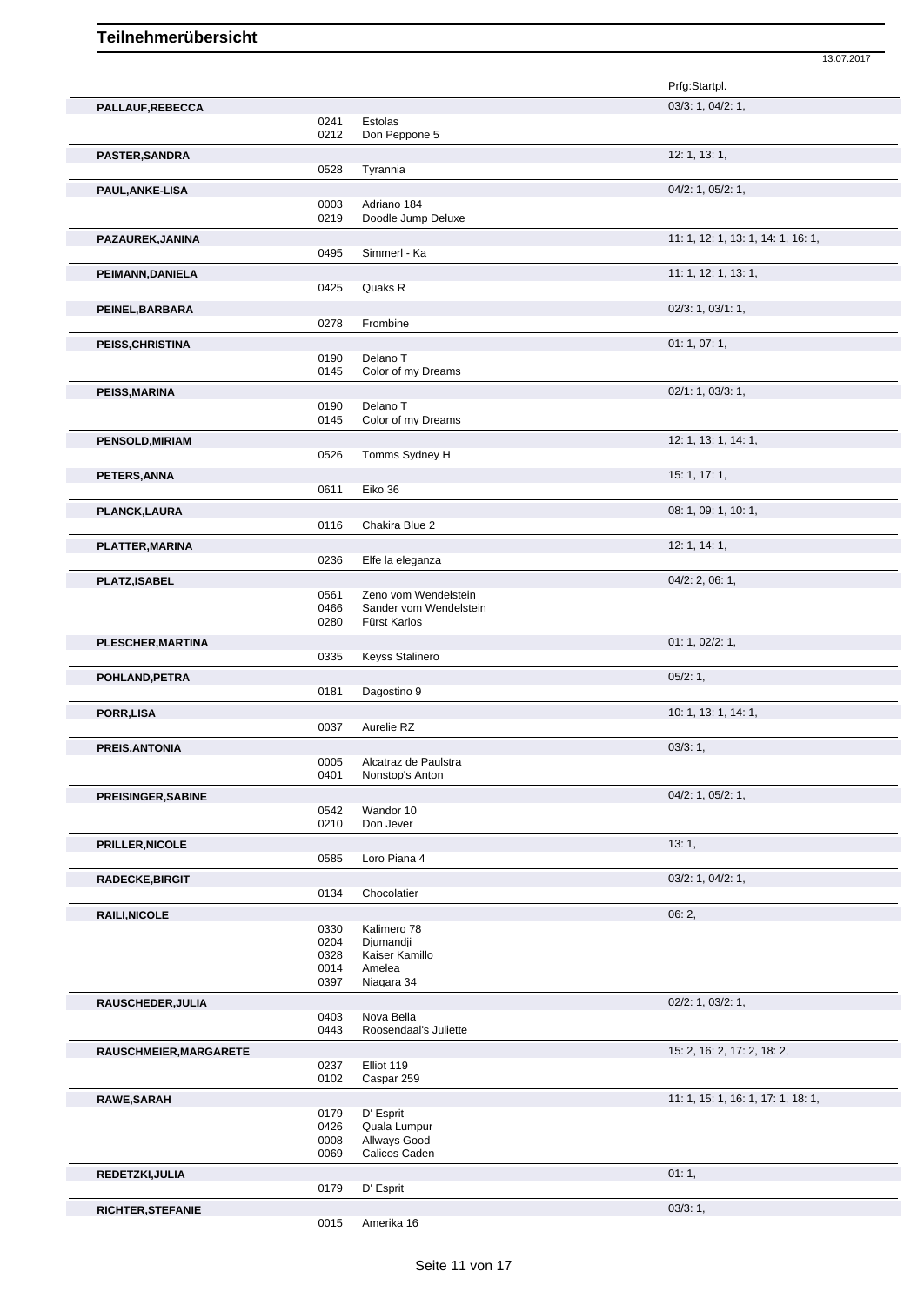|                               |              |                                    | Prfg:Startpl.                             |
|-------------------------------|--------------|------------------------------------|-------------------------------------------|
| <b>RIEDEL DR., TANJA</b>      |              |                                    | 04/2:1,                                   |
|                               | 0468         | Sando Domingo                      |                                           |
| <b>RIEDMAYR, NICOLE</b>       |              |                                    | 11:1,                                     |
|                               | 0571         | Diamonds-Darling                   |                                           |
| ROEDER, MARTHA                |              |                                    | 01:1,                                     |
|                               | 0460         | Sambatänzer 2                      |                                           |
|                               |              |                                    |                                           |
| <b>ROEDIG, ULRIKE</b>         | 0082         | Candy Man 51                       | 13: 1, 16: 1,                             |
|                               | 0281         | <b>Fury 287</b>                    |                                           |
|                               |              |                                    |                                           |
| ROIDER, SILVIA                | 0445         | Rossfor Chameur                    | 02/2: 1, 03/3: 1,                         |
|                               |              |                                    |                                           |
| ROSA-ALSCHER, OLIVIA          |              |                                    | 03/3: 1, 04/2: 1,                         |
|                               | 0324         | James Bond RA                      |                                           |
| <b>ROSE, ISABEL</b>           |              |                                    | 02/2: 2, 03/2: 1,                         |
|                               | 0540         | Wajomi                             |                                           |
|                               | 0430         | Queen of bridesmaid                |                                           |
| <b>RUNGE, PETRA</b>           |              |                                    | 10: 1, 14: 2, 15: 1, 16: 1, 17: 1, 18: 1, |
|                               | 0481         | Sedan 28                           |                                           |
|                               | 0450<br>0522 | Rubinia 41<br><b>TH Mary</b>       |                                           |
|                               |              |                                    |                                           |
| <b>SACHS, VANESSA</b>         |              |                                    | : 0,                                      |
|                               | 0575<br>0574 | Special Edition 14<br>Sansibar 113 |                                           |
|                               |              |                                    |                                           |
| <b>SACHTLEBEN, MONIKA</b>     |              |                                    | 03/1:1,                                   |
|                               | 0352         | Leander 250                        |                                           |
| <b>SAFFER, MALILA</b>         |              |                                    | 02/1:1,                                   |
|                               | 0253         | Feliz 11                           |                                           |
| SAILER, KATHARINA             |              |                                    | 07:1,                                     |
|                               | 0590         | Arlot                              |                                           |
| SAILER, TANJA                 |              |                                    | 01: 1, 07: 1, 12: 1,                      |
|                               | 0239         | Escada 227                         |                                           |
| SALZEDER, SOPHIA              |              |                                    | 01:1,                                     |
|                               | 0056         | Bezaubernde Jeannie                |                                           |
|                               |              |                                    |                                           |
| <b>SARNOW, TERESA</b>         | 0527         | Traumfänger 4                      | 07: 2, 12: 1, 13: 1,                      |
|                               | 0576         | Bulgari 17                         |                                           |
|                               |              |                                    | 05/2:1,                                   |
| SAUER, PETRA                  | 0422         | Pirelli 35                         |                                           |
|                               |              |                                    |                                           |
| <b>SCHAEFER, ANNALENA</b>     |              |                                    | 13: 1, 14: 1, 15: 1, 16: 1, 17: 1, 18: 1, |
|                               | 0247         | Fair Play 186                      |                                           |
| <b>SCHAEFFER DR., MICHAEL</b> |              |                                    | 14: 1, 15: 1, 16: 2,                      |
|                               | 0517         | Sweet Dreams 5                     |                                           |
|                               | 0103<br>0511 | Cassato 3<br>Starlett 36           |                                           |
|                               |              |                                    |                                           |
| <b>SCHAEFFER, VIVIEN</b>      |              |                                    | 07:1,                                     |
|                               | 0517<br>0103 | Sweet Dreams 5<br>Cassato 3        |                                           |
|                               | 0511         | Starlett 36                        |                                           |
|                               |              |                                    |                                           |
| <b>SCHAEFFLER, LOREN</b>      | 0439         | Riuscita                           | 07: 1, 11: 1, 12: 1, 13: 1,               |
|                               |              |                                    |                                           |
| <b>SCHAETZ, ISABEL</b>        |              |                                    | 02/2: 1,                                  |
|                               | 0544         | Welfentanz 3                       |                                           |
| <b>SCHANDOW, ISABELLA</b>     |              |                                    | 12:1,                                     |
|                               | 0055         | Best Shiva                         |                                           |
| <b>SCHAUER, ANUSCHKA</b>      |              |                                    | 11: 1, 13: 1,                             |
|                               | 0398         | Nirvana 62                         |                                           |
| <b>SCHEIBEL,CORNELIA</b>      |              |                                    | 05/2: 1, 14: 1, 16: 1,                    |
|                               | 0454         | Ryan-Air                           |                                           |
|                               | 0463         | San Royal 4                        |                                           |
| <b>SCHEID, TAMARA</b>         |              |                                    | 03/3: 1, 04/2: 1,                         |
|                               | 0033         | Ascasino                           |                                           |
| <b>SCHELTER, FRANZISKA</b>    |              |                                    | 05/2:1,                                   |
|                               | 0257         | Fiffikus 55                        |                                           |
|                               |              |                                    |                                           |
| <b>SCHERER, PATRICIA</b>      |              |                                    | 11: 1, 12: 1, 13: 1,                      |
|                               | 0230         | Edison 41                          |                                           |
| <b>SCHEUERER, LENA</b>        |              |                                    | 05/2:1,                                   |
|                               | 0508         | Special-Edition S                  |                                           |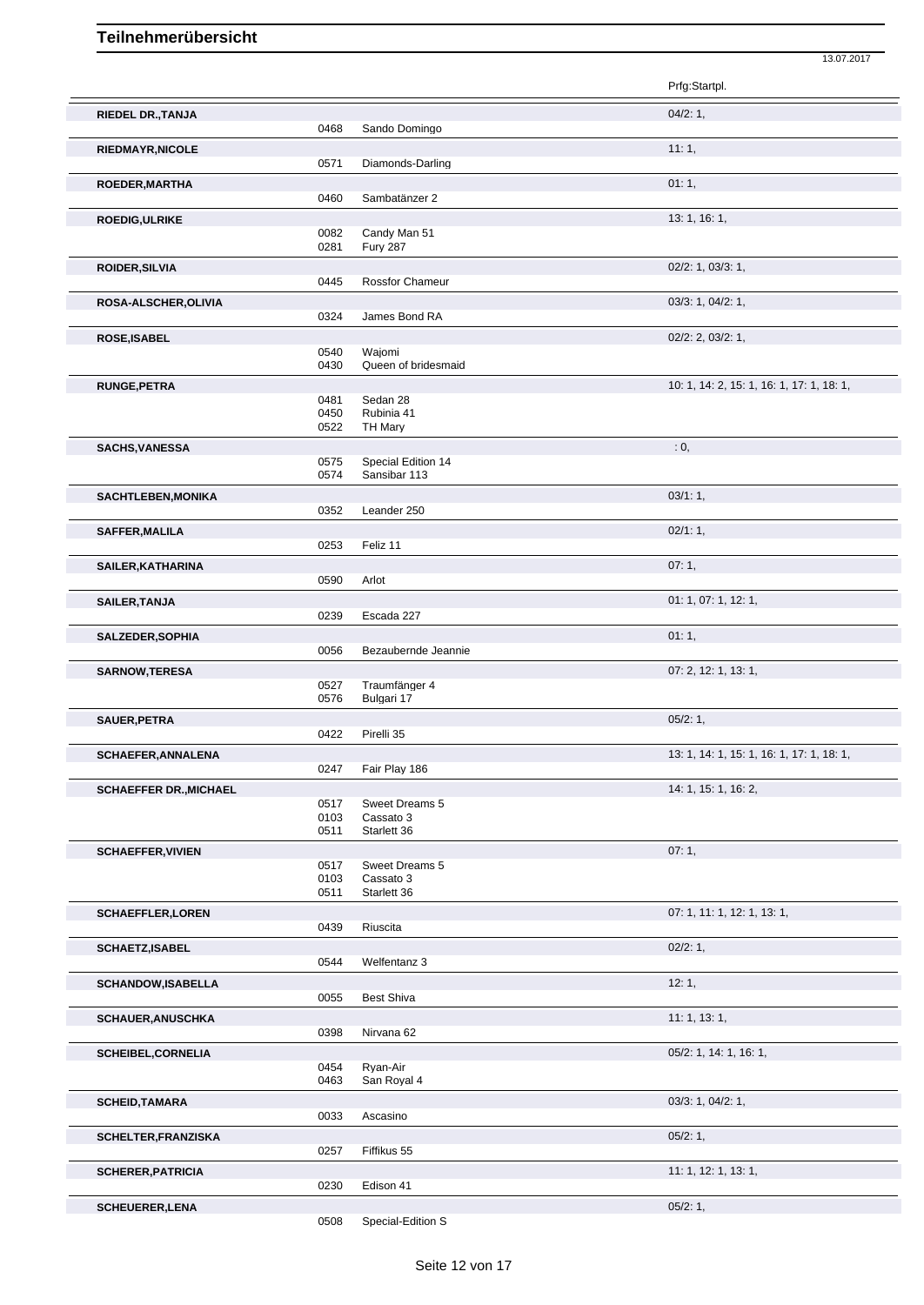Prfg:Startpl. 0410 Painted Girl 4 **SCHIDLO,DIANA** 03/1: 1, 07: 1, 12: 1, 0213 Don Salianthos Carino **SCHIEMANN,ADINA** 07: 1, 12: 1, 0570 Camorra 4 0570 Camorra 4<br>0392 Moracella Moracella 0381 Maphyra 0556 Womenicer **SCHINDLER, DIETER** 02/3: 1, 12: 1, 0358 Leviscon **SCHLAUG,VERONIKA** 03/2: 1, 0193 Desperados 14 **SCHLIERSMAIER,MARTINA** 04/2: 1, 05/2: 1, 0184 Dante 75 **SCHMERGLATT,ROBERT HARRIS** 15: 1, 16: 1, 17: 1, 18: 1, 0301 Gran Torino 3 **SCHMID,ACHIM** 09: 2, 10: 2, 16: 3, 18: 2, 19: 2, 16: 3, 18: 2, 19: 2, 16: 3, 18: 2, 19: 2, 16: 3, 18: 2, 19: 2, 19: 2, 19: 2, 16: 3, 18: 2, 19: 2, 16: 3, 18: 2, 19: 2, 19: 2, 19: 2, 19: 2, 19: 2, 19: 2, 19: 2, 19: 2, 19: 0068 Cajueiro<br>0310 Henry 35 0310 Henry 355<br>0044 Barbera 4 0044 Barbera 4<br>0017 Amore Mio 0017 Amore Mio Coco<br>0183 Danny Diabolo 0183 Danny Diabolo<br>0290 Gino Vanelli H) Gino Vanelli HX **SCHMID,CLAUDIA** 05/2: 1, 0221 Dow Jones 49 Dow Jones 49 **SCHMID,LISA** 01: 1, 0503 Snoopy 579 **SCHMID,PIA SOPHIE** 12: 2, 0487 Shelby 10 0081 Candy de Luxe H **SCHMIDL,NATHALIE** 14: 1, 15: 1, 16: 1, 16: 1, 16: 1, 16: 1, 16: 1, 16: 1, 16: 1, 16: 1, 16: 1, 16: 1, 16: 1, 16: 1, Coolman 76 **SCHMIDT,CHRISTINA** 04/2: 1, 05/2: 1, 06: 1, 0106 Cathy 37<br>0524 Tiffany 39 Tiffany 397 **SCHMIDT,PIA** 09: 1, 10: 1, 17: 1, 18: 1, 0094 Carmen-Cita GB 0415 Phatme GB **SCHMIDT,SABRINA** 12: 1, 1, 2: 1, 2: 1, 2: 1, 2: 1, 2: 1, 2: 1, 2: 1, 2: 1, 2: 1, 2: 1, 2: 1, 2: 1, 2: 1, 2: 1, 2: 1, 2: 1, 2: 1, 2: 1, 2: 1, 2: 1, 2: 1, 2: 1, 2: 1, 2: 1, 2: 1, 2: 1, 2: 1, 2: 1, 2: 1, 2: 1, 2: 1, 2: 1, 2: 0027 Aquarello 2<br>0353 Leon 593 0353 Leon 593<br>0235 Electra 66 0235 Electra 66<br>0520 Ten Anker 0520 Ten Ankers Pamaural<br>0240 Escandalo 9 Escandalo 9 **SCHMIDT,SOPHIE** 14: 1, 15: 1, 17: 1, Chaccolino 3 **SCHMIDT,TIZIANA** 03/3: 1, 04/2: 1, 05/2: 1, 0414 Peperoncina **SCHNABEL DR. MED.,ANGELA** 03/1: 1, 04/2: 1, 05/2: 1, 0216 Donauzarin **SCHNARR,BEA** 03/2: 1, 05/2: 1, 05/2: 1, 05/2: 1, 05/2: 1, 05/2: 1, 05/2: 1, 05/2: 1, 05/2: 1, 05/2: 1, 05/2: 1, 05/2: 1, 05/2: 1, 05/2: 1, 05/2: 1, 05/2: 1, 05/2: 1, 05/2: 1, 05/2: 1, 05/2: 1, 05/2: 1, 05/2: 1, 05/2: 1, 0 0128 Chicoloco **SCHNEEMAN,MANDY-MOIRA** 03/3: 1, 14: 1, 15: 1, 0420 Picolo Mondo **SCHNEIDER,KRISTIN** 03/2: 1, 04/2: 1, 05/2: 1, 0275 French Kissing 2 0368 Lord Leod **SCHNOPP, CHRISTINA** 03/2: 1, 0080 Candilla 21 **SCHOENBERGER,MARCEL** 03/2: 1, 0029 Armageddon 55 **SCHOENHAMMER,ANDREA** 03/1: 1, 04/2: 1, 0248 Fantastischer Peter **SCHREINER,TANJA** 11: 1, 13: 1, 0539 W-Catania **SCHREZENMEIER,LAURA** 07: 1, 12: 1,<br>
07: 1, 12: 1, Cloondergan Rose **SCHROEDER,VERONIKA** 12: 1,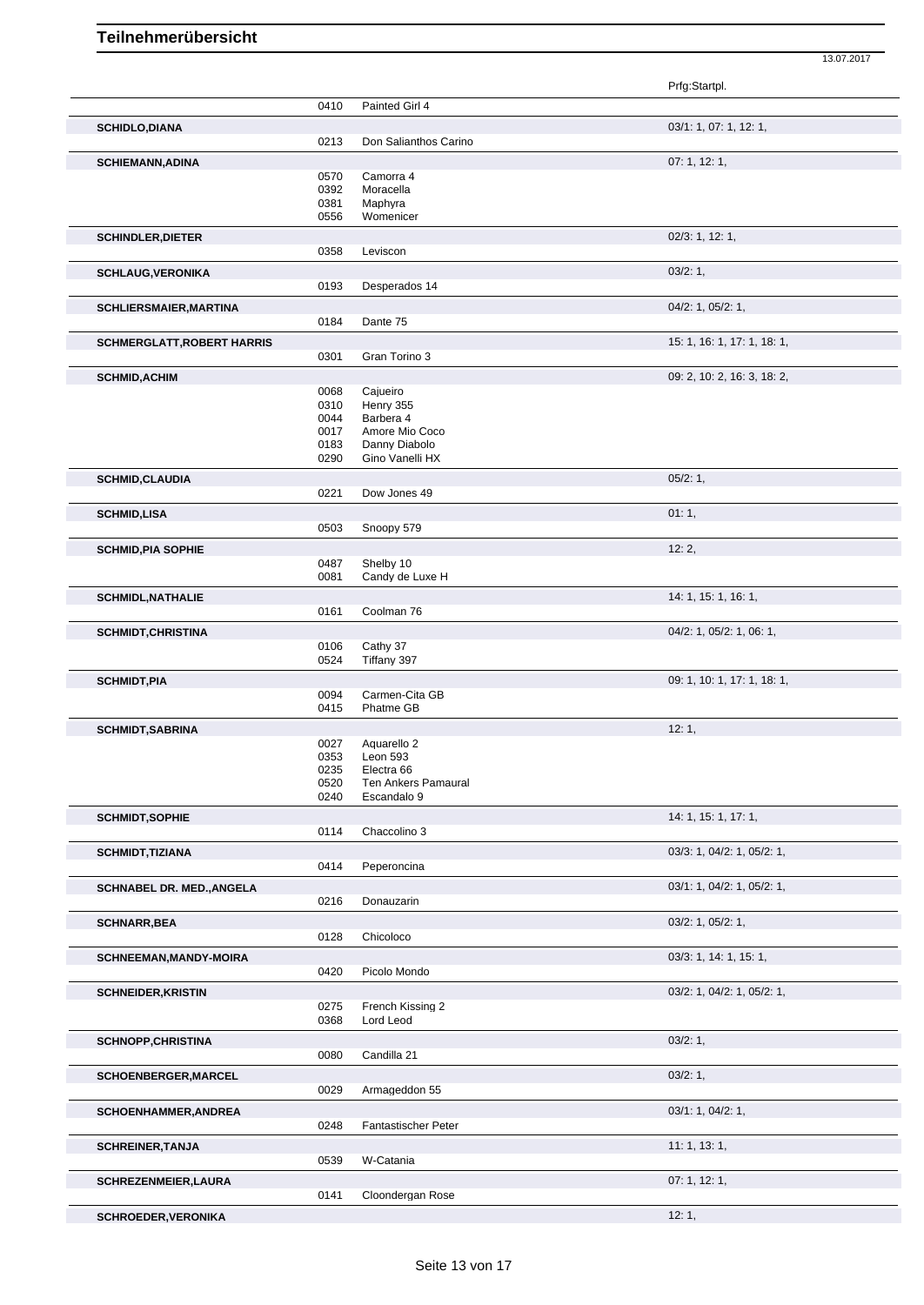Prfg:Startpl. 0091 Carlos 619 **SCHUDAK,VIKTORIA** 01: 1, 00: 1, 00: 1, 00: 1, 00: 1, 00: 1, 00: 1, 00: 1, 00: 1, 00: 1, 00: 1, 00: 1, 00: 1, 00: 1, 00: 1, 00: 1, 00: 1, 00: 1, 00: 1, 00: 1, 00: 1, 00: 1, 00: 1, 00: 1, 00: 1, 00: 1, 00: 00: 1, 00: 00: 00 0404 Oak Tree Golden Tequila **SCHULER,BARBARA** 03/2: 1, 0229 Duelli NL Duelli NL **SCHUSTER,TAMARA** 02/2: 1, 07: 1, 02/2: 1, 07: 1, 02/2: 1, 07: 1, 02/2: 1, 07: 1, 02/2: 1, 07: 1, 02/2: 1, 07: 1, Dreamgirl Dolce **SCHWARZ,LARA** 02/2: 1, 13: 1, 16: 1, 16: 1, 16: 1, 16: 1, 16: 1, 16: 1, 16: 1, 16: 1, 16: 1, 16: 1, 16: 1, 16: 1, 16: 1, 16: 1, 16: 1, 16: 1, 16: 1, 16: 1, 16: 1, 16: 1, 16: 1, 16: 1, 16: 1, 16: 1, 16: 1, 16: 1, 16: 1, 16 0110 Celebration 47<br>0327 Kaberne de la l Kaberne de la Bryere **SCHWINDACK,TERESA** 14: 1, 16: 1, 0433 Quintos 13 **SEEMANN,SONJA** 02/1: 1, 12: 1, 02/1: 1, 12: 1, 02/1: 1, 12: 1, 02/1: 1, 12: 1, 02/1: 1, 12: 1, 02/1: 1, 12: 1, 02/1: 1, 12: 1, 02/1: 1, 12: 1, 02/1: 1, 12: 1, 02/1: 01/09 Cayenne 107 Cayenne 107 **SENFT, CHRISTIN** 02/2: 1, 02/2: 1, 02/2: 1, 02/2: 1, 02/2: 1, 02/2: 1, 02/2: 1, 02/2: 1, 02/2: 1, 02/2: 1, 0554 Wolkenfee 38 **SEPP,ANDREA** 08: 1, 12: 2, 0343 Lance 26 **District 20: 20: 20: 20: 20: 20: 20: 20:** 0343 Lance 26 0343 Lance 26<br>0417 Piccolina 0417 Piccolina 91<br>0211 Don Luigi 4 Don Luigi 4 **SEPP,MARTINA** 07: 1, 0343 Lance 26 0343 Lance 26<br>0417 Piccolina Piccolina 91 **SEYBOLD,ANNEMARIE** 02/3: 1, 03/2: 1, 12: 1, 03/2: 1, 12: 1, 03/2: 1, 12: 1, 03/2: 1, 12: 1, 03/2: 1, 12: 1, Cause we make sure 0084 Cappamore Rocky **SHARMAN,FRANCESCA** 08: 1, 09: 1, 10: 2, 12: 1, 13: 1, 15: 1, 16: 1, 17: 1, 18: 1, 0488 Shila 155 0396 Nexus 12<br>0054 Berlissima 0054 Berlissima<br>0171 Coubango 0171 Coubango<br>0562 Zitana 3 0562 Zitana 3 0038 Avicii 8<br>0533 Verado 0533 Verado M<br>0532 Vera 85 0532 Vera 85<br>0285 Garfield 0285 Garfield V.H. Blondveld<br>0307 Hawaii Beach 0307 Hawaii Beach<br>0359 Levita 26 0359 Levita 26<br>0501 Sligo Balo Sligo Balou Again 0144 Colise Lande<br>0306 Harriet 21 Harriet 21 **SIEBENBORN, SAMANTHA** 0557 Wünsch Dir Was 4 01: 1, 02/2: 1, Wünsch Dir Was 4 **SIEBERT,ANNA** 07: 1, 12: 1, 0242 Euripides 2 Euripides 2 **SILBERBERGER, ANGELA** 13: 1, 15: 1, 16: 1, 16: 1, 16: 1, 16: 1, 16: 1, 16: 1, 16: 1, 16: 1, 16: 1, 16: 1, 16: 1, 16: 1, 16: 1, 16: 1, 16: 1, 16: 1, 16: 1, 16: 1, 16: 1, 16: 1, 16: 1, 16: 1, 16: 1, 16: 1, 16: 1, 16: 1, 16: Chacco Pazzo 0572 Arino 71 **SIMON,RUVEN** 17: 3, 18: 3, 0370 Lord's Guy<br>0077 Camillo 18 Camillo 182 **SOBOLL-SUESS, MARGOT** 02/3: 2,<br>
02/3: 2, 02/3: 2, 02/42 Fiona la douce 0262 Fiona la douce<br>0007 Allegra 188 Allegra 188 0220 Dossefürst K **SPENGER,MAGDALENA** 05/2: 1, 0052 Bellini 47<br>0451 Rubinio 3 Rubinio 36 **SPIEGLER, ALEXANDRA** 03/1: 1, 04/2: 1, 0552 Willowby 19 **SPIEL,FRANZISKA** 01: 1, 07: 1, 0402 Nora 505 **SPINDLER,SASKIA** 02/2: 1, 07: 1, 07: 1, 07: 1, 07: 1, 07: 1, 07: 1, 07: 1, 07: 1, 07: 1, 07: 1, 07: 1, 07: 1, 07: 1, 07: 1, 07: 1, 07: 1, 07: 02/2: 1, 07: 1, 07: 02/2: 1, 07: 1, 07: 02/2: 1, 07: 02/2: 1, 07: 02/2: 02/2: 0 Amavel 2 **SPOHR-LANZ,FRANZISKA** 03/1: 1, 04/2: 1, 05/2: 1, Meck Raudi **SPORRER,STEFANIE** 02/3: 1, 0449 Ruben K<br>
02/3: 1, 0449 Ruben K

13.07.2017

Ruben K **STAFFIERI,LAURA** 02/1: 1,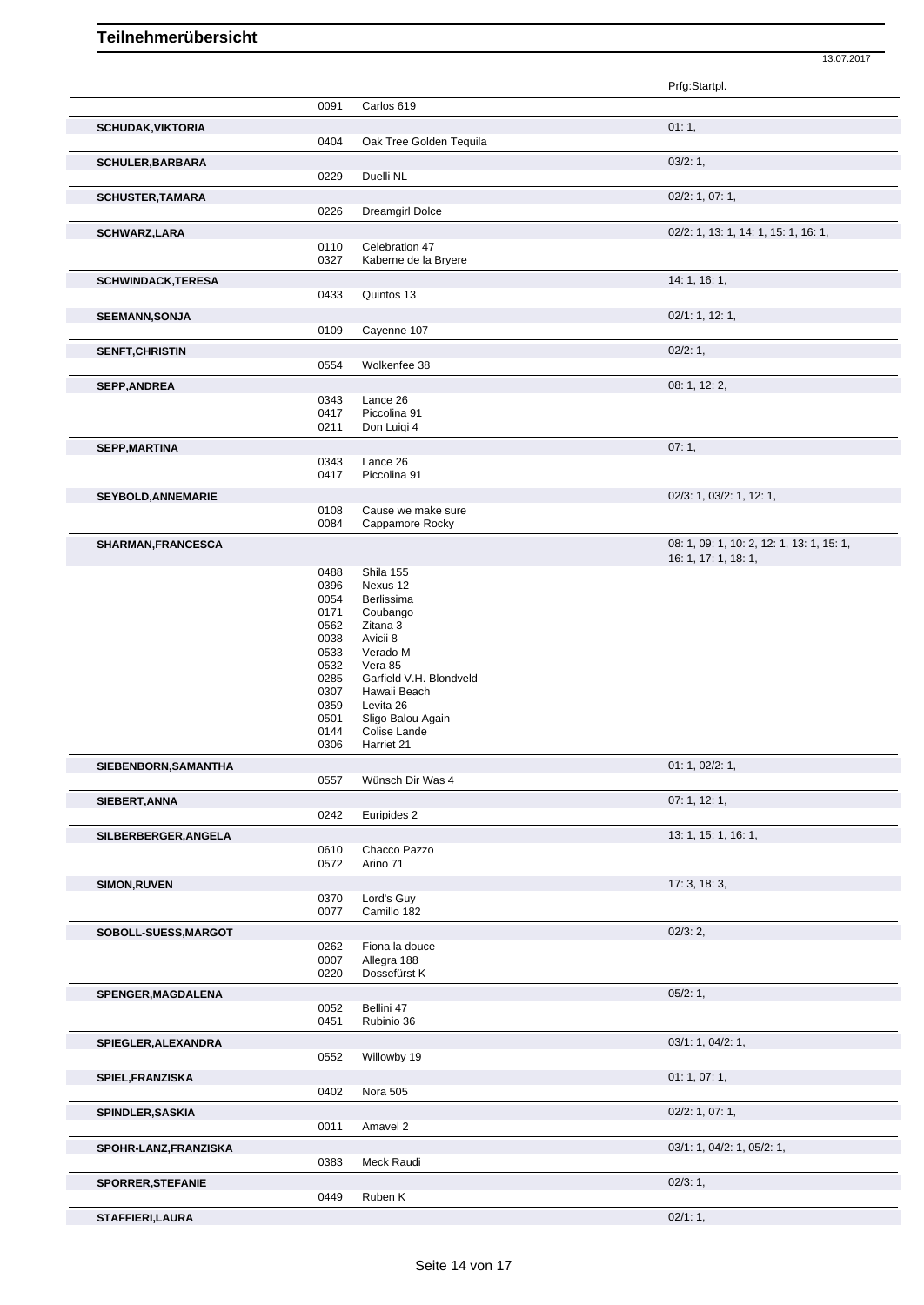|                                 |              |                                        | Prfg:Startpl.                          |
|---------------------------------|--------------|----------------------------------------|----------------------------------------|
|                                 | 0494         | Silent wish                            |                                        |
| <b>STANG, SABINE</b>            |              |                                        | 08: 1, 09: 1,                          |
|                                 | 0581         | Sinaloa                                |                                        |
| <b>STEIN DR., ALBRECHT</b>      |              |                                        | 02/3: 1, 03/1: 1,                      |
|                                 | 0224<br>0225 | Dream of Future<br>Dream of MagicStone |                                        |
| <b>STEINER, SABRINA</b>         |              |                                        | 02/2: 1, 11: 1, 12: 1, 13: 1, 14: 1,   |
|                                 | 0169         | Corvette 35                            |                                        |
| <b>STEINMAYER, MONIKA</b>       |              |                                        | 05/2:1,                                |
|                                 | 0452         | <b>Rubins Comtesse</b>                 |                                        |
|                                 | 0549         | Wildmagic                              |                                        |
| STELTER, KRYSTINA               | 0133         | Choclat Boy S                          | 02/3: 2, 03/1: 1, 06: 1,               |
|                                 | 0057         | <b>BHG's James Bond</b>                |                                        |
| STEPHAN, HANNA KATRIN           |              |                                        | 14: 2, 15: 1, 16: 2, 17: 1, 18: 1,     |
|                                 | 0566         | Cutie VA                               |                                        |
|                                 | 0565         | Coradino 3                             |                                        |
| <b>STETTNER, STEPHANIE</b>      | 0375         | Loverboy 32                            | 03/3:1,                                |
| <b>STIGLMAIR, CHRISTINA</b>     |              |                                        | 03/3: 1, 06: 1,                        |
|                                 | 0085         | Cappuccino de Luxe                     |                                        |
|                                 | 0407         | Opus Magnum K                          |                                        |
| <b>STRAHLHUBER DR., BETTINA</b> |              |                                        | 03/1:1,                                |
|                                 | 0304         | Haakon 42                              |                                        |
| <b>STRASSBERGER, MELANIE</b>    | 0604         | Leslie 89                              | 04/1: 1, 05/1: 1, 15: 1, 16: 1, 17: 1, |
|                                 | 0605         | Lucatoni 28                            |                                        |
| STRASSNER, KATHARINA            |              |                                        | 03/2:1,                                |
|                                 | 0348         | Latina Royal                           |                                        |
| <b>STRAUB, SAMEDA</b>           |              |                                        | 04/2: 1, 05/2: 1,                      |
|                                 | 0092         | Carlson vom Dach 4                     |                                        |
| <b>STROBL, MAYA</b>             | 0244         | Exposia                                | 01:1,                                  |
| <b>STUHLER, LAURA</b>           |              |                                        | 11:1, 12:1,                            |
|                                 | 0435         | Raffiness 32                           |                                        |
| <b>SUESSMAIR, VERENA</b>        |              |                                        | 02/2: 1, 03/2: 1, 04/2: 1, 05/2: 1,    |
|                                 | 0188         | Daylight 193                           |                                        |
|                                 | 0192         | Dernario                               |                                        |
| <b>TAPPE, NADINE</b>            | 0217         | Donja 222                              | 02/2: 1, 03/3: 1,                      |
| TEUFFEL, MAXIMILIAN             |              |                                        | 01: 1, 02/1: 1,                        |
|                                 | 0079         | Candiedas                              |                                        |
| THIEL, MAXIMILIANE              |              |                                        | 11: 1, 13: 1,                          |
|                                 | 0608         | Lillifee 25                            |                                        |
| <b>TOELLE, ANDREA</b>           |              |                                        | 02/3: 1, 03/1: 1, 04/2: 1, 05/2: 1,    |
|                                 | 0004<br>0288 | Aeneas GB<br>Gema Nera                 |                                        |
|                                 | 0387         | Miss Robin                             |                                        |
|                                 | 0266         | Flavius 58                             |                                        |
| <b>TOERNVIK, FILIPPA</b>        | 0534         | Viby Sunzeeker xx                      | 02/1: 1, 12: 1, 13: 1,                 |
|                                 |              |                                        | 11: 1, 12: 1, 13: 1,                   |
| <b>TOERNVIK, MIKAELA</b>        | 0469         | Sandrolino 4                           |                                        |
| <b>TONHAUSER, STEFANIE</b>      |              |                                        | 03/2: 1, 04/2: 1,                      |
|                                 | 0004         | Aeneas GB                              |                                        |
|                                 | 0288         | Gema Nera                              |                                        |
| <b>TUEBINGER, VICTORIA</b>      | 0026         | Anthony's Marley                       | 02/1: 1, 03/3: 1,                      |
|                                 |              |                                        | 01: 1, 02/1: 1, 13: 1,                 |
| UEBERSCHAER, KLARA              | 0083         | Cantrice                               |                                        |
| <b>VELTE, EMMA</b>              |              |                                        | 01: 1, 02/1: 2, 07: 1, 12: 1,          |
|                                 | 0203         | Djin 4                                 |                                        |
|                                 | 0070         | Calida 82                              |                                        |
| <b>VELTE, LILLY</b>             |              |                                        | 01:1,                                  |
|                                 | 0203         | Djin 4                                 |                                        |
| <b>VOGEL, KURT</b>              | 0178         | Cyrills Comeback                       | 11: 1, 12: 1, 13: 1,                   |
|                                 |              |                                        |                                        |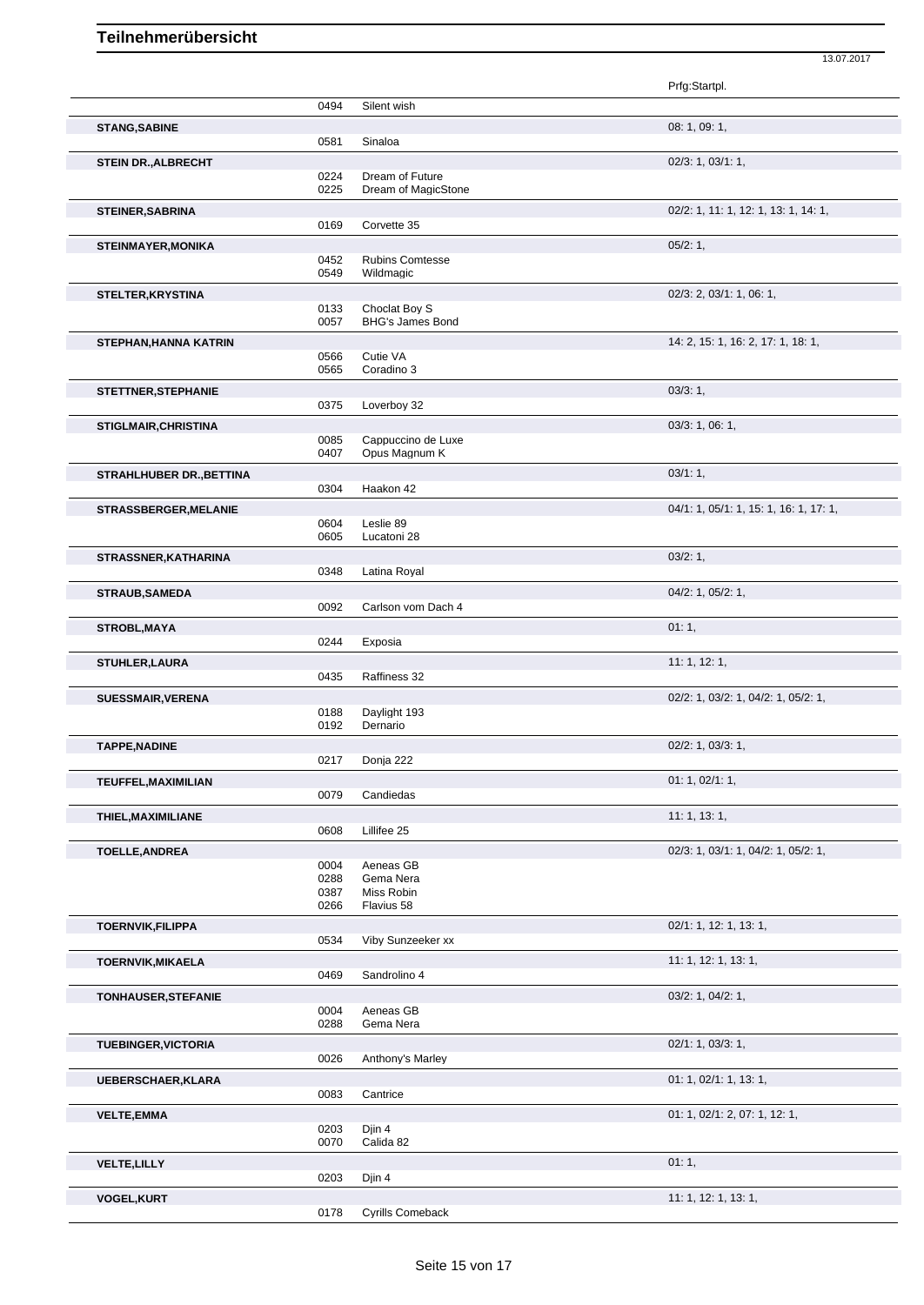|                                 |              |                              | Prfg:Startpl.                      |
|---------------------------------|--------------|------------------------------|------------------------------------|
| <b>VOLZ, KATHARINA</b>          | 0050         | Bella Mia 8                  | 02/1: 1, 12: 1, 13: 1, 16: 1,      |
| <b>VORHAMMER, JENNIFER</b>      |              | Crespo 18                    | 14: 1, 15: 1, 16: 1,               |
|                                 | 0173         |                              |                                    |
| <b>WALLBRUNN,ISABELLE</b>       | 0475<br>0458 | Saphir 395<br>Samanta 100    | $02/1$ : 1, 03/3: 1, 04/2: 1,      |
| <b>WALLBRUNN, NATHALIE</b>      |              |                              | 03/3:1,                            |
|                                 | 0475<br>0245 | Saphir 395<br>Extenso 2      |                                    |
| <b>WALLER, TANJA</b>            | 0459         | Samba Dancer 4               | $02/3$ : 1, $03/1$ : 1,            |
|                                 | 0023         | Angelus 5                    |                                    |
| <b>WEICHSELBAUMER, TAMARA</b>   | 0423         | Pirelli E                    | 11: 1, 12: 1, 13: 1, 14: 1,        |
| <b>WEIDENTHALER DR., JULIA</b>  |              |                              | 02/2:1,                            |
|                                 | 0099         | Casanova ZP                  |                                    |
| <b>WEILLER, STEFANIE</b>        |              |                              | $02/2$ : 1, 07: 1, 11: 1,          |
|                                 | 0393         | Nabucco AF                   |                                    |
| <b>WEIMER, JULIA</b>            |              |                              | 12: 1, 13: 1,                      |
|                                 | 0308         | Haydaraa                     |                                    |
| <b>WEINBERGER,LISA K.</b>       | 0016         | Amiro 49                     | 03/2:1,                            |
|                                 |              |                              |                                    |
| <b>WEINFURTNER, MARIA</b>       | 0438         | Ringo Boy 4                  | 05/2:1,                            |
|                                 | 0464         | San Rubin 5                  |                                    |
| <b>WEINGAERTNER, ARTHUR</b>     |              |                              | 11: 2, 14: 2, 15: 2, 16: 2,        |
|                                 | 0486         | She's a Lady 14              |                                    |
|                                 | 0032<br>0020 | Asa-Boy<br>Andonis 4         |                                    |
|                                 | 0325         | Jappeline                    |                                    |
|                                 | 0129         | Chicorally                   |                                    |
|                                 | 0058         | Bibi Blocksberg 18           |                                    |
|                                 | 0435<br>0342 | Raffiness 32<br>Lady Gaga 23 |                                    |
| <b>WEINMAYR, EVA-THERESA</b>    |              |                              | 02/2: 1, 03/2: 1, 04/2: 1,         |
|                                 | 0441         | Romeo 822                    |                                    |
| <b>WELSCHOF, NINA</b>           |              |                              | 12: 1, 13: 1,                      |
|                                 | 0075         | Calle 78                     |                                    |
| <b>WENZEL, JANA</b>             |              |                              | 01: 1, 07: 1,                      |
|                                 | 0250         | Fee 938                      |                                    |
| <b>WERNER, JULIA</b>            |              |                              | 02/3: 1, 03/2: 1,                  |
|                                 | 0390<br>0408 | MonAmie 50<br>Orely          |                                    |
| <b>WERNER, PATRICIA</b>         |              |                              | $02/3$ : 1, 12: 1,                 |
|                                 | 0580         | Scotch 36                    |                                    |
|                                 | 0179         | D' Esprit                    |                                    |
| <b>WESSBECHER, SOPHIE</b>       |              |                              | 11: 1, 13: 1,                      |
|                                 | 0061         | Bonny 711                    |                                    |
| <b>WEYAND, SANDRA</b>           | 0492         | Siebenstein 16               | 06:1,                              |
| <b>WIEDEMANN, CYNTIA</b>        |              |                              | 02/1: 1, 03/3: 1,                  |
|                                 | 0215         | Donatus 117                  |                                    |
| <b>WIESBOECK, MAGDALENA</b>     |              |                              | 14: 2, 15: 1, 16: 1, 17: 2, 18: 1, |
|                                 | 0175         | Cupido R                     |                                    |
|                                 | 0150         | Con Chita 2                  |                                    |
| <b>WIESBOECK,TAMARA</b>         |              |                              | 03/1: 1, 04/2: 1,                  |
|                                 | 0477<br>0465 | Schnösel<br>Sanday 3         |                                    |
| <b>WILKINSON, LAUREN RACHEL</b> |              |                              | 14:1, 15:1,                        |
|                                 | 0538         | Vita S                       |                                    |
| WIMMER, MAXIMILIAN              |              |                              | 03/3:1,                            |
|                                 | 0567         | Lima's Dakar                 |                                    |
| <b>WINKLER, JENNIFER</b>        |              |                              | 07: 2, 12: 2, 13: 1,               |
|                                 | 0331         | Katinka 190                  |                                    |
|                                 | 0134         | Chocolatier                  |                                    |
| <b>WINKLER, SINA</b>            | 0523         | The Dark Tenor               | 01: 1, 02/1: 1,                    |
|                                 |              |                              |                                    |